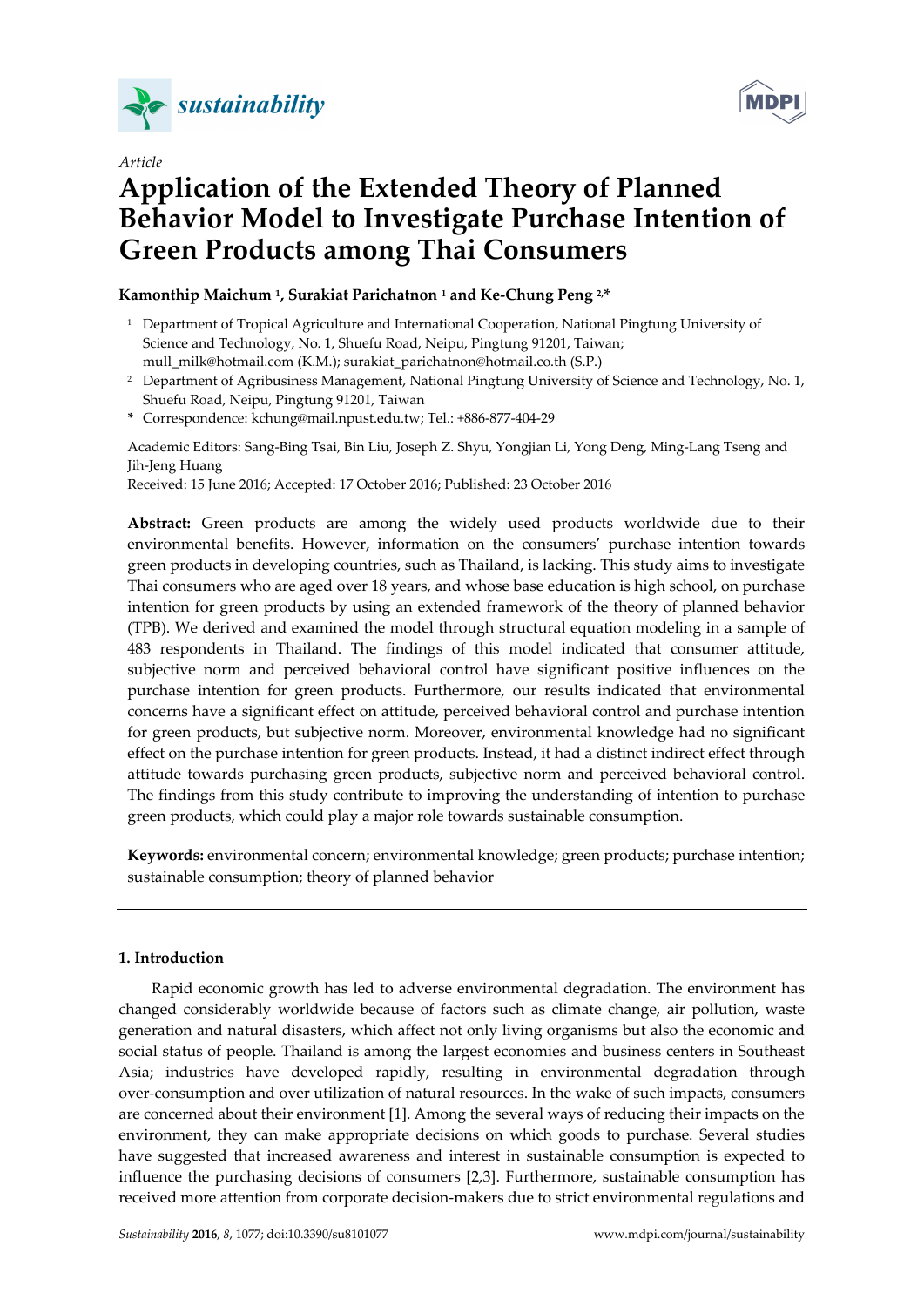growing pressure of stakeholders focused on environmental conservation [2,4–6]. Thus, environmental problems and their adverse impact on human health has become an important issue among academic, government and private organizations [7,8].

The consumption of environmentally friendly products (referred to as green products in this study) could be one way of reducing environmental impacts [9,10]. Green products refer to products that are safe to purchase, and are of good quality, and are produced under the principles of sustainable development [11]. In recent years, the production of green products has increased substantially worldwide; products that will not pollute the environment, and can be recycled or conserved using low-toxicity materials [12]. Consequently, they have popularity among consumers globally [2,9].

According to Ottman [13], consumers would purchase green products when their needs or wants for safety, quality, availability and convenience are a priority and when they realize that green products can help to solve environmental problems. Consumers judge the value of a product using quality indicators and then combine this judgment to evaluate their purchase intention. In marketing, most researchers are interested in identifying the source of green products purchase intention [14] as it helps to develop appropriate strategies and in gaining market share for such products. In addition, retaining customers, developing products, and responding to customer needs are the motives of good practices for every business. Several researchers in developed countries have studied the intentions and behavior of consumers towards green products such as in United States [15–17], United Kingdom [18], and Italy [19]. Paul et al. [2] suggested that consumers from developed countries are more concerned about the environment than those from developing countries. Moreover, green products have also drawn the attention of developing countries, including China [20], India [21,22], Indonesia [23], and Malaysia [17,24]. In Thailand, research on environmental issues and green purchasing behavior is just getting started when compared to other developing countries [25–27]. A theory widely used to examine the motivation of individuals intention and behavior, is the theory of planned behavior (TPB) [28,29]. It is the most popular theoretical framework to explain determinants and antecedents of purchase intention. For this reason, this theoretical framework was adopted in this study.

Previous studies have used the TPB model to examine the motivation of purchase intention for green products without factoring in the impacts of environmental concerns and environmental knowledge. Environmental concerns and environmental knowledge are important factors influencing the buying decision for green products [2,7]. Therefore, products acceptable to customers in terms of cost, quality, performance and product-related environmental concerns should be developed [30,31]. According to Gilg et al. [32], green consumption is a relatively new area of research and more information is still needed on the role of environmental concerns on green consumption. Environmental concern is a direct predictor of specific environmental behavior, which is estimated by the attitude of consumers towards a specific behavior [33,34]. Environmental knowledge on the other hand can provide concepts and general knowledge of how products interact with the natural environment and this could lead to sustainable development. Ohtomo and Hirose [35] observed that if consumers lack knowledge about green products, an attitude-behavior gap result between their environmental concern and their actual purchasing behavior. This may have strong influence on the purchase intention, and could prognosticate sustainable consumption behavior. Thus, environmental concern and environmental knowledge are considered equally important in the purchase decision for green products [36,37]. For these reasons, we integrate these two variables (environmental concerns and environmental knowledge) to the TPB model theoretical framework as antecedents of purchase intention for green products.

In addition, previous literature suggests that demographic variables (old age and high level education) influence green products purchasing behavior [2,38–41]. In 2015, Thailand had an estimated population of those aged 18 years (and over) and having a base education of high school of about 35 million people [42], which is half of the entire Thailand population estimated at 70 million. These groups often act as leaders in families having the responsibility to obtain new products, provide information, and to make purchases [43]. This study aims to investigate the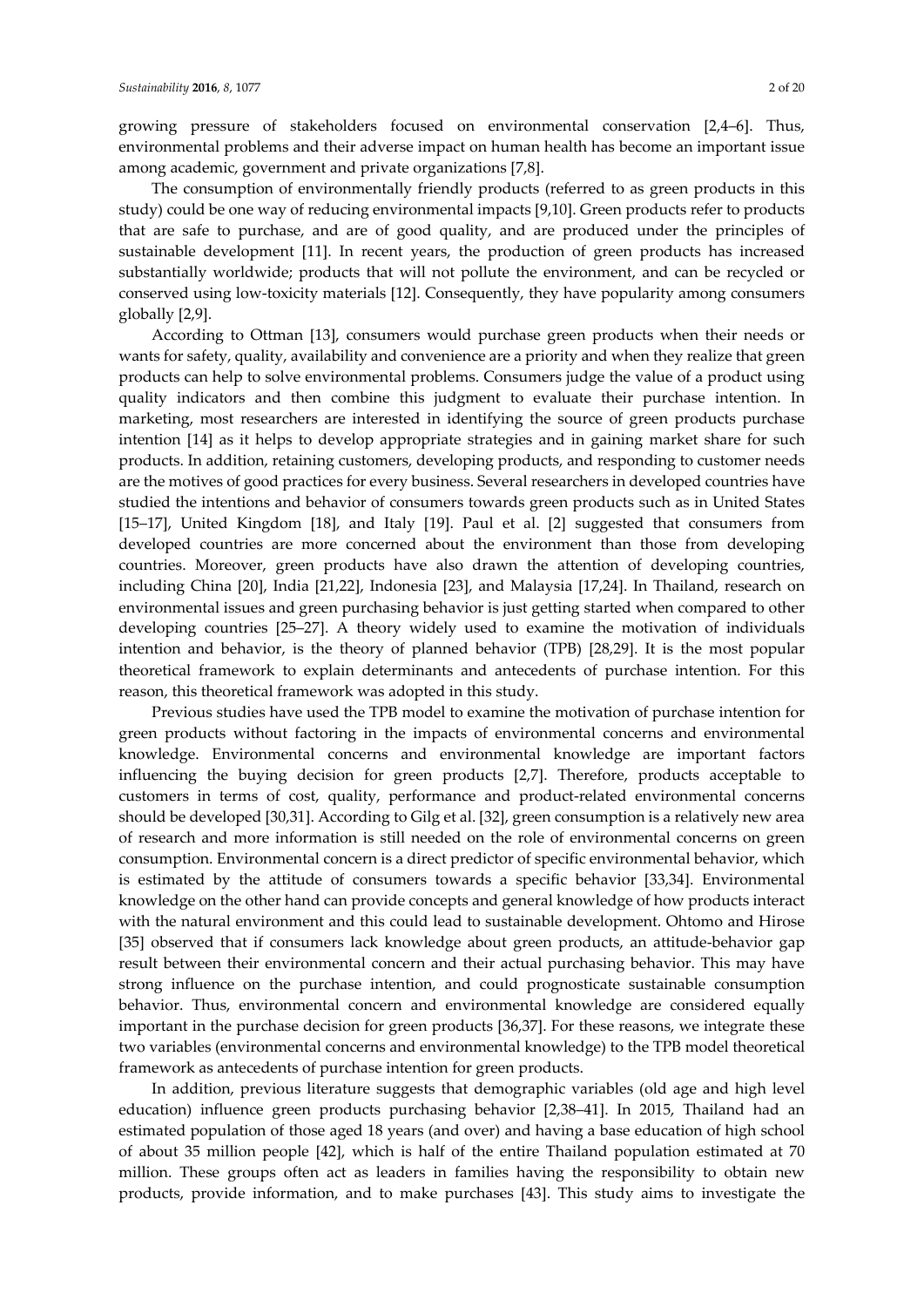intention of sustainable consumption through green products by using an extended framework of the TPB model. It will be of great significance especially to policy makers as they develop sustainable marketing strategies specific to the target group.

## **2. Theoretical Background and Hypotheses Development**

The structure of the proposed framework is shown in Figure 1. In total, 11 hypotheses are drawn from six constructs, namely, attitude towards purchasing green products, subjective norm, perceived behavioral control, environment concern, environment knowledge and purchase intention for green products.



**Figure 1.** Proposed research framework.

## *2.1. Green Products*

Green products have less environmental impact and are less harmful to human health. Srivastava [44] found that green products have evolved as a result of increasing concerns about global warming, global and local pollution levels, diminishing natural reserves, and the overflowing of wastes. Consumers translate environmental concerns into their staunch commitment to purchase green products. Consumers who are aware of and interested about environmental problems are called green consumers [45]. Green or sustainable consumption refers to the widespread change of consumer behavior in order to reduce the environmental impact associated with consumption [46]. According to Roman et al. [47], sustainable consumption implies "the use of goods and services which satisfy the basic needs and enable a better life quality and at the same time the minimization of the consumption of natural resources, the generation of toxic materials and waste and pollutants over a life cycle, so that there is no risk of the impossibility to satisfy the needs of future generations" (p. 2). In the short run, there is a need to create a shared sense of responsibility to the environment that will encourage consumers to buy green products, and in the long run, adopt an environmentally friendly lifestyle [48]. Therefore, the endeavor to understand the intentions of sustainable consumption towards green product is an important part of this study.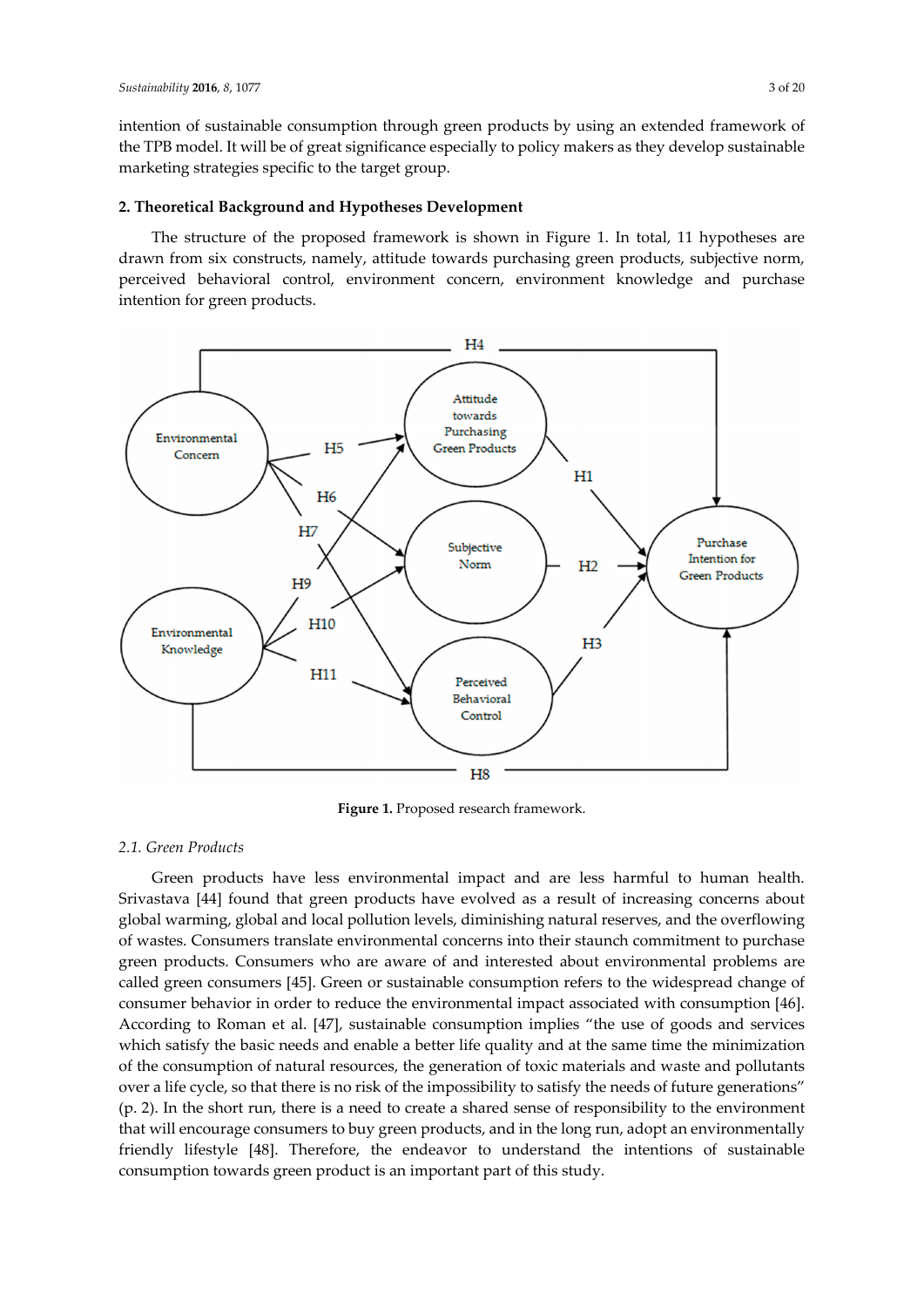TPB has been commended as the best model to predict intentions [7,49]. The TPB framework, an extension of the theory of reasoned action (TRA) [50,51], is one of the most widely researched models among social psychologists for predicting behavioral intentions [52,53]. Intention is a conscious plan of action, which specifically requires a behavior and motivation to actuate it [54]. Many studies describe the intentions and generally think they are the best predictors of behavior and fully mediate the impact of attitudes, subjective norms, and perceived behavioral control [19,55,56]. More specifically, intention is accepted as the best available predictor of human behavior, which is at the heart of the TPB framework [55,57]. Rezai et al. [58] applied TPB towards green food consumption in Malaysia, showing that consumers' intention to go green in food consumption is an essential component in the adoption of green products, and Bonini and Oppenheim [1] and Paul et al. [2] demonstrated how this could help achieve environmental sustainability. Jones et al. [59], and Sutton [60] define environmental sustainability as the ability to maintain things or qualities that are of significant value in the physical environment.

## 2.2.1. Attitude towards Purchasing Green Products (ATT)

According to Fazio [61], attitude is an interaction in memory between a given object and a summary evaluation of this object. Attitude is likely to reveal the psychological assessment of a product by the consumer [62–64]. In particular, previous studies have focused on the relationship between attitudes and intention behavior. For example, Irland [65] concluded that consumer's purchasing intentions are dependent upon their environmental attitudes. According to Tsen et al. [66], attitude is among factors that plays a major role in predicting intentions of consumers who will pay for green products. Mostafa [67] found that the positive relationship between attitude and behavioral intention has been established in many cultures. Attitude has a clear role in the decision to accept a specific behavior. Based on literature review, attitude will have an influence towards purchasing green products and as a result, the hypotheses below can be drawn.

H1: Attitude towards purchasing green products is positively associated with purchase intention for green products.

#### 2.2.2. Subjective Norm (SN)

Subjective norm refers to the perceived social pressure to perform or not to perform behavior [57,68]. Subjective norm is the opinion of an individual that have an influence in one's decision making [69]. Zukin and Maguire [70] studied social norms and found that they have a major influence on green consumption, and are the basis of many theories and models concerning consumption. Wiriyapinit [71] demonstrated that family norm values imparted by parents in Thailand and purchase intentions were associated. Several studies have reported that the subjective norm is an important determinant of intention to purchase green products [2], organic food [72], and for green hotel revisit intention [57,73,74]. Therefore, subjective norm is an important factor in encouraging purchase intention for green products and we propose that:

H2: Subjective norm is positively associated with purchase intention for green products.

#### 2.2.3. Perceived Behavioral Control (PBC)

Perceived behavioral control refers to an individual's perceived ease or difficulty in performing a particular behavior [68]. A given behavior possibly occurs when an individual has both the ability and motivation to perform that behavior rather than when the individual has only one or neither factors [75]. According to the TPB model, developing perceived behavioral control prior to generating intention is essential. Li et al. [76] proposed that the perceived affordances were perceptual cues that consumers possessed and used to evaluate products before purchasing. Moreover, Olsen [77] pointed that the most important control factors that influence consumers food purchasing include self-efficacy, and convenience/availability. Many researchers have concluded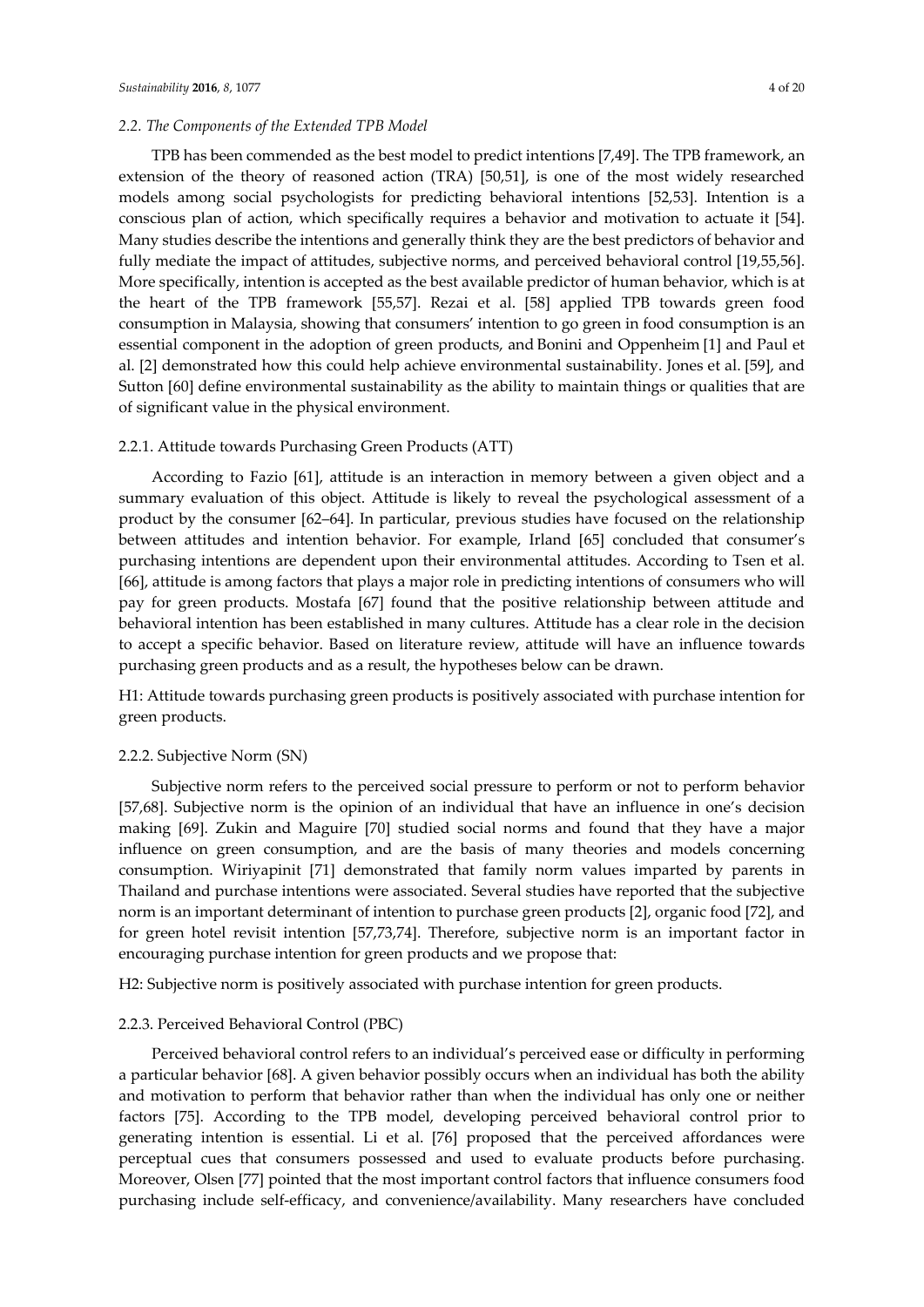that confidence in the ability of the individual to control their behavior showed a positive relationship with purchase intention [78,79]. Furthermore, perceived behavioral control has been associated with purchase intention in green hotels [57,73], organic foods [80,81], and green products [82]. Based on this discussion we propose the following hypotheses.

H3: Perceived behavioral control is positively associated with purchase intention for green products.

## 2.2.4. Environmental Concern (EC)

Environmental concern is defined by Alibeli and Johnson [83] as the extent to which people are aware of environmental issues and their willingness to solve environmental problems. Diamantopoulos et al. [37] observed that environmental concerns are an important factor in consumer decision making process. Aman et al. [84] observed that an increasing number of consumers with environmental concerns will increase the intention to purchase green products. Consumers having a higher level of concern towards the environment may result in the purchase of green products. Thus, environmental concern is often cited as a strong motivator to purchase [85,86]. Several studies have examined the influence of environmental concern on the green products purchase intention [84,87,88]. Irawan and Darmayanti [88] also reported a positive impact of the environmental concern on green purchase intention among university students in Indonesia. Accordingly, the following hypothesis is suggested:

H4: Environmental concern is positively associated with purchase intention for green products.

Environmental concerns are important in the study of environmental attitudes [7,89]. Hanson [89] reported that environmental concern have a positive influence on attitude towards green consumers in Canada. Mostafa [67] observed that environmental concern positively influence the consumers' attitude towards green products which further influences their green purchase intention. Bamberg [90] defines environmental concern as a strong attitude for protecting the environment. Hartmann and Apaolaza-Ibáñez [91] considered the direct and indirect impacts of environmental concern, finding that environmental concern affects attitude and purchase intention towards green products. Thus, we hypothesize that:

H5: Environmental concern is positively associated with attitude towards purchasing green products.

Subjective norm is influenced by the increase in environmental concerns which reduces the perception of difficulty in terms of resources, time, as well as other factors [2]. Therefore, environmental concerns influence behavior through pressure from family and/or friends who accept or reject the green purchase behavior. Bamberg [90] reported that environmental concern has direct effects on subjective norm for students' decision to request an information brochure about green electricity products. This result indicates that the highly environmentally concerned students' perceived a stronger support from important reference persons (such as friends, parents/family, groups from the environmental movement, personally known professors, and energy providers) than low concerned students. Therefore, they showed more interest in obtaining information about green electricity products and intended to use the offered brochure for their actual requirements. Based on this discussion, we propose the following hypotheses.

H6: Environmental concern is positively associated with subjective norm.

In Chen and Tung [73], the intention to visit green hotels was indirectly influenced by environmental concern through attitude, subjective norms, and perceived behavioral control. Bamberg [90] showed that environmental concern can predict perceived behavioral control for energy conservation behaviors. Furthermore, few studies have reported the link between environmental concern and positive influences for attitude, subjective norm and perceived behavioral control [2], all of which influences the purchase intention. On the basis of the above discussion, the following hypotheses are proposed.

H7: Environmental concern is positively associated with perceived behavioral control.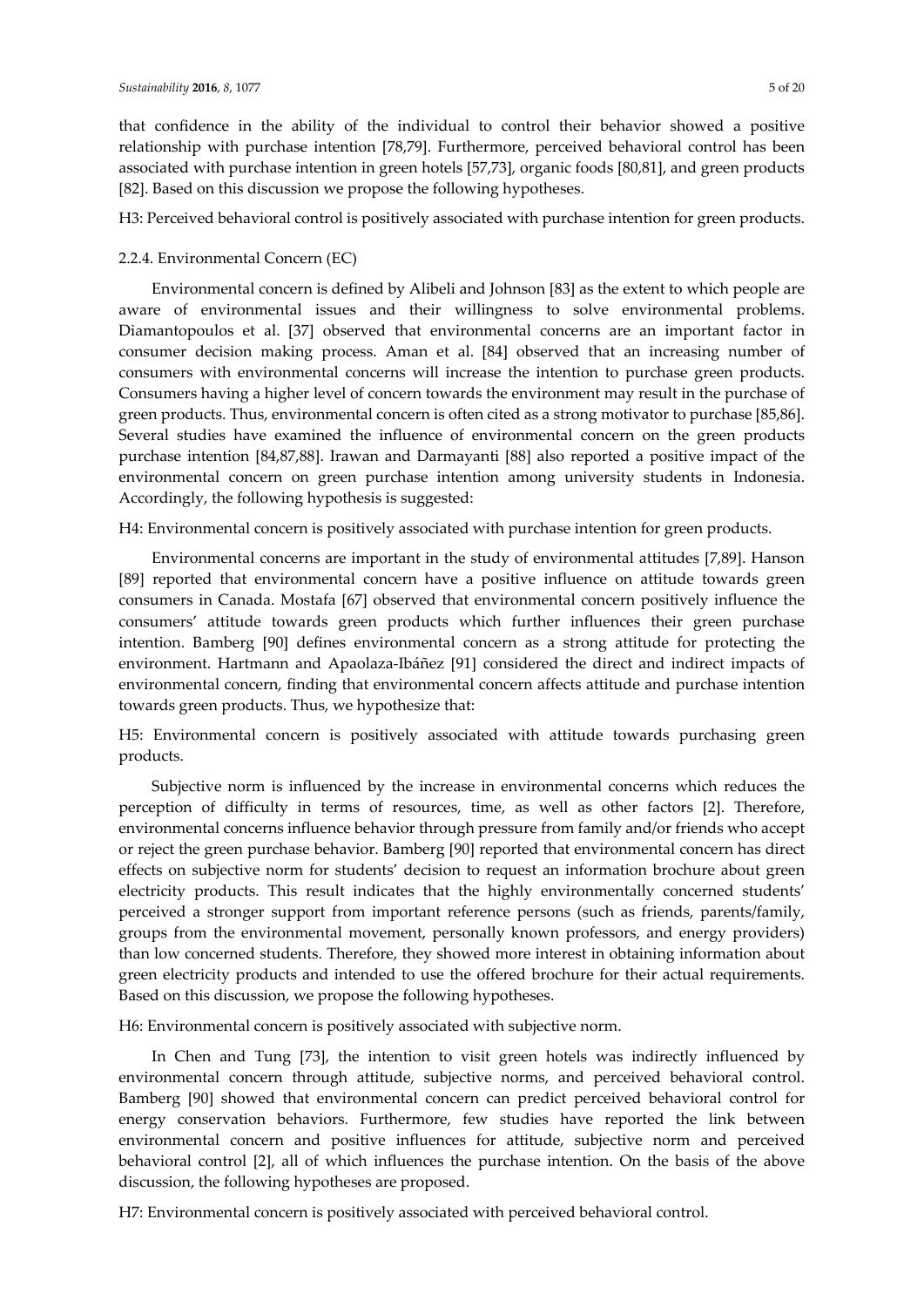## 2.2.5. Environmental Knowledge (EK)

Environmental knowledge is defined by Taufique et al. [92], and Fryxell and Lo [93] as knowledge of the facts, key relationships that lead to environmental impacts, and environmental responsibility of the individual that leads to sustainable development. Hill and Lynchehaun [94] concluded that knowledge of an individual about the environment has a major influence on environmental issues. With an increase in environmental knowledge, the consumers become more informed, and that raises the possibility of high purchase intention [95,96]. Previous studies found that environmental knowledge is one of the important variables that have significant positive influence on consumers' intention to purchase green products [97–99]. As a result, we hypothesize that:

H8: Environmental knowledge is positively associated with purchase intention for green products.

If consumers have the knowledge of environmental issues, it will encourage consumers to have a positive attitude towards green products [84]. Bradley et al. [100] suggested that students have the low knowledge scores had unfavorable environmental attitudes compared with students have the high knowledge scores. Mostafa [67] showed that environmental knowledge is positively linked with attitude towards green products which further influences their purchase intention. Hence, based on the above discussion, this study hypothesizes that:

H9: Environmental knowledge is positively associated with attitude towards purchasing green products.

Moorman et al. [101] suggested that subjective knowledge influences the choice of the consumer, as they are inspired to act on the knowledge they have. Yang and Kahlor [102] proposed that when people perceive that others expect them to know about environmental issues, they might purposely present themselves as knowing a lot about this issue. Thus, people who act according to social norms might have paid more attention to environmental information and actually developed a greater knowledge base. The above discussion leads to the following hypotheses:

H10: Environmental knowledge is positively associated with subjective norm.

According to Kim et al. [103], knowledge will also increase the belief that one has control of the situation, thereby increasing perceived behavioral control. Therefore, it is hypothesized that:

H11: Environmental knowledge is positively associated with perceived behavioral control.

## **3. Methodology**

#### *3.1. Sample and Data Collection*

Data used in this study were obtained from structured questionnaires designed to target those who were 18 years (or older) and highly educated with at least high school education. According to Chan [104], the green context under investigation is very difficult to be understood by minors due to the complexity of thought it brings to decision making. Thus, the ideal sample for this study consisted of adults (age 18 years or older). Furthermore, many researchers have suggested that people with less education find it hard to understand the topic under consideration compared to those with higher education [2,57,105–107]. Therefore, quota sampling technique was used in this study to select respondents of or over 18 years of age and having a minimum education level of high school that resided in Thailand. The Thailand National Statistical Office showed that in 2015, Thailand had about 20.601 million households with an average household size of 3.2 people per household. People who are aged 18 years or more and having a minimum high school education for this study had about 10.938 million households. Moreover, the statistical office showed that households nationwide earned an average of 26,915 THB per month and average income per person was 9212 THB per month [42].

Prior to formal data collection, two pilot tests were conducted. The first pilot test examined the validity and reliability of the questionnaire by testing it on 55 consumers who purchased green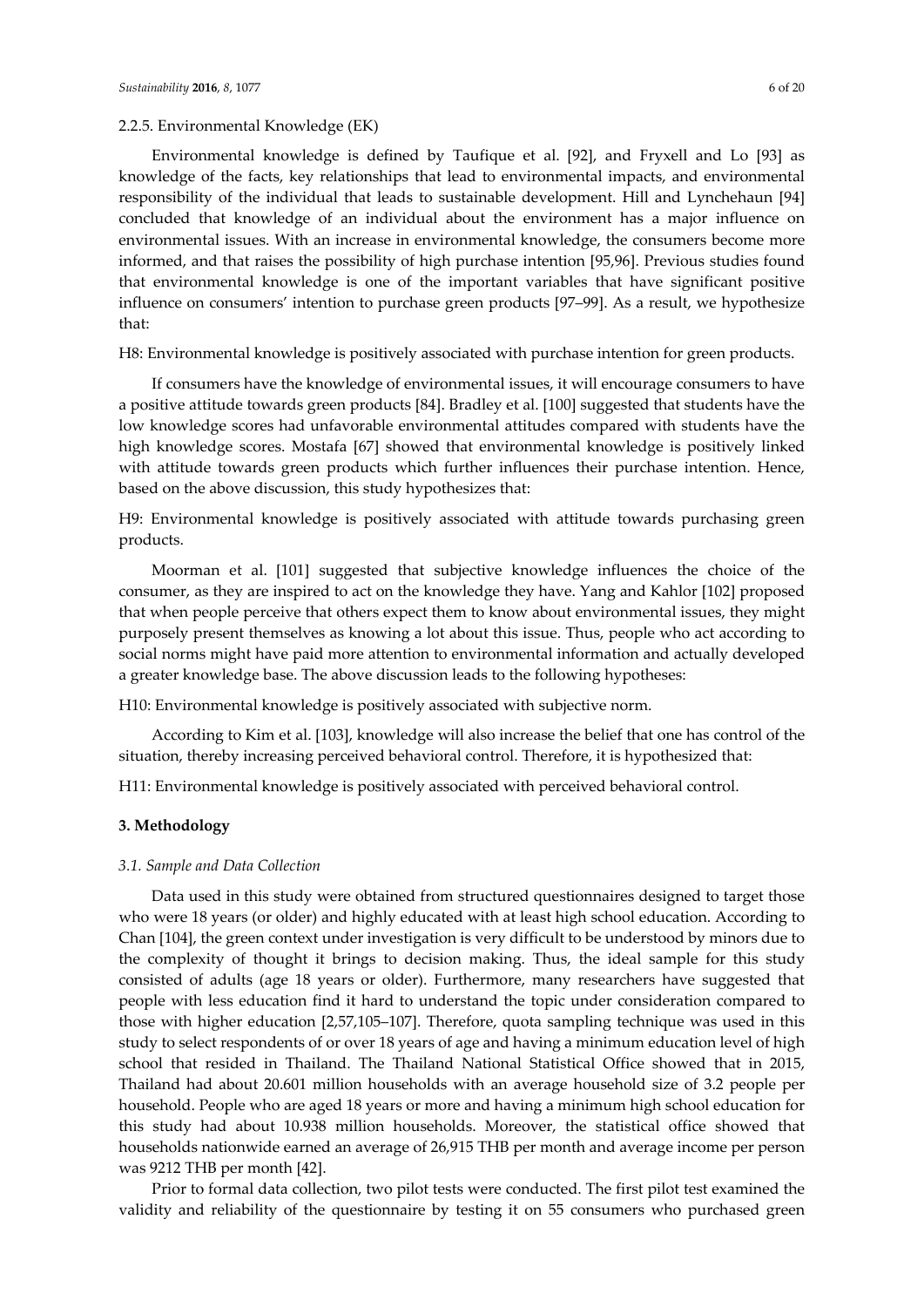products. The comments and suggestions from these respondents were used to improve the questionnaire in terms of simplicity and ease of understanding. After the first revision, a second pilot test was conducted on another 55 consumers to re-evaluate the reliability. Finally, the questionnaire for data collection was established.

Responses were collected through face to face interviews from the consumers. Face to face interview survey was selected as an instrument, because they are based on personal interaction and can be controlled within the survey environment [108], and they reduce the non-response rate [109]. Nunnally and Bernstein [110] recommend a sample size of 300 or more and Charter [111] concluded that a minimum sample size of 400 was needed for a sufficiently precise estimate of the Cronbach's  $\alpha$ coefficient. In this study, a total of 550 questionnaires were distributed among consumers (green shops, green market, and convenience and department stores) who bought green products in Thailand from December 2015 to February 2016. In total, 483 usable responses were obtained yielding a response rate of 87.82%, which was much higher than the recommended value of at least 400 for structural equation modeling (SEM). In addition, the sample size was determined based on a confidence level of 95%, with a 5% margin of error. The questionnaire developed could be completed in approximately 10–15 min. As an incentive to participants, each respondent who completed the questionnaire received 3 USD (approximately 100 THB) cash as an appreciation for their participation. All questionnaires were returned to the researchers directly after completion without using any intermediaries.

From the descriptive statistics shown in Table 1, a majority of the respondents were females (59.01%), aged 25–34 years (42.03%), married (58.39%), bachelor's degree (44.10%), with a family size of 2–3 persons (58.18%), full-time job (32.71%), and a monthly income range of 30,001–40,000 THB per person (1 USD = 35.7933 THB as of 1 December 2015).

| <b>Items</b>             | Classification      | Frequency | Percentage |
|--------------------------|---------------------|-----------|------------|
| Gender                   | Male                | 198       | 40.99      |
|                          | Female              | 285       | 59.01      |
|                          | 18-24 years         | 79        | 16.36      |
|                          | $25 - 34$ years     | 203       | 42.03      |
|                          | 35-44 years         | 132       | 27.33      |
| Age                      | $45 - 54$ years     | 46        | 9.52       |
|                          | 55-64 years         | 19        | 3.93       |
|                          | 65 years or older   | 4         | 0.83       |
|                          | Single              | 187       | 38.72      |
| <b>Marital Status</b>    | Married             | 282       | 58.39      |
|                          | Divorced/Widowed    | 14        | 2.90       |
|                          | High school         | 47        | 9.73       |
|                          | Diploma             | 68        | 14.08      |
| Education                | Bachelor's degree   | 213       | 44.10      |
|                          | Master's degree     | 134       | 27.74      |
|                          | Doctoral degree     | 21        | 4.35       |
|                          | 1 person            | 15        | 3.11       |
| Family size              | 2-3 persons         | 281       | 58.18      |
|                          | 4-5 persons         | 165       | 34.16      |
|                          | More than 5 persons | 22        | 4.55       |
|                          | Student             | 59        | 12.22      |
|                          | Housewife           | 81        | 16.77      |
|                          | Unemployed          | 47        | 9.73       |
| <b>Employment status</b> | <b>Business</b>     | 120       | 24.84      |
|                          | Full-time job       | 158       | 32.71      |
|                          | Part-time job       | 18        | 3.73       |

**Table 1.** Sample characteristics (*n* = 483).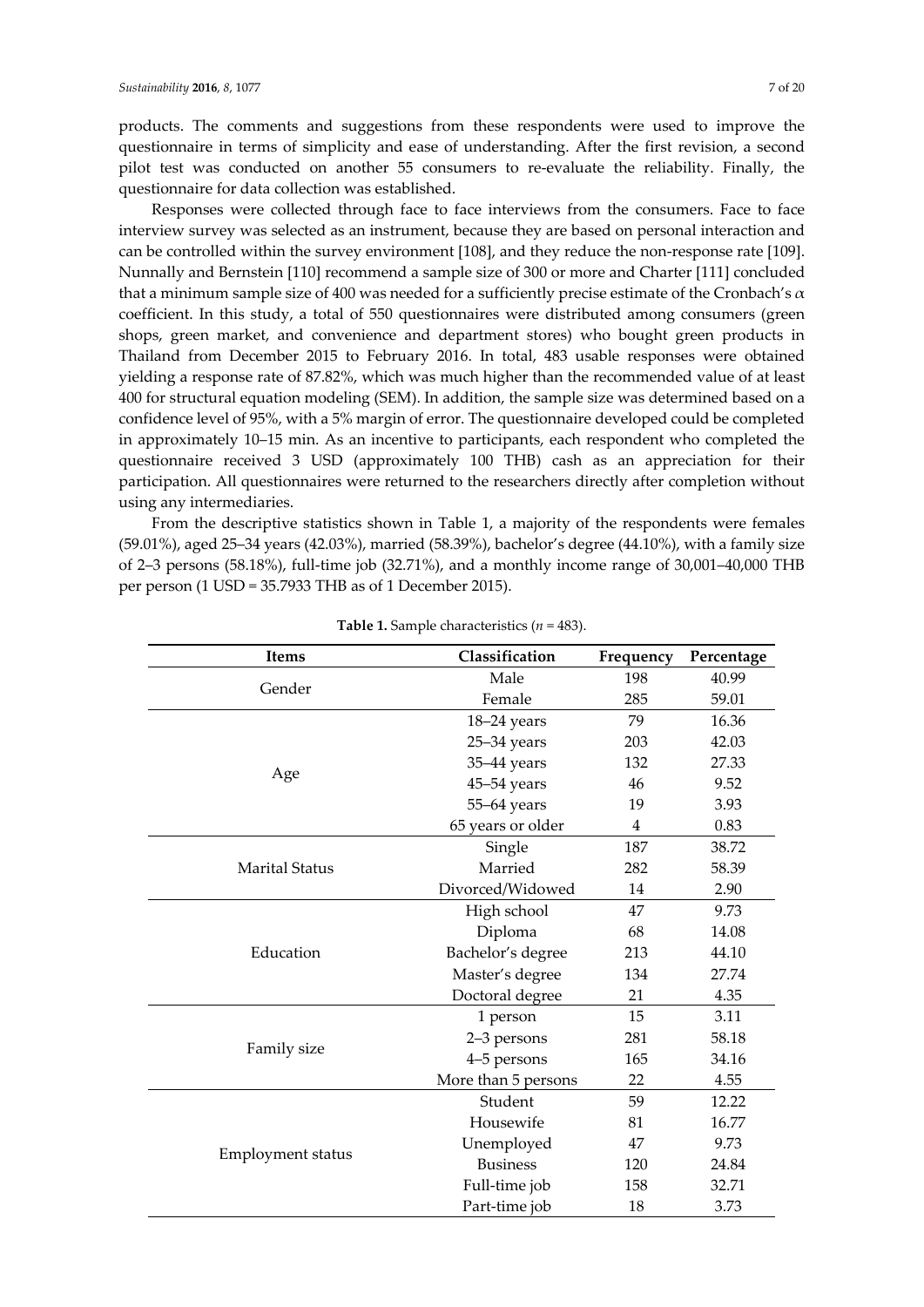| Items                         | Classification     | Frequency | Percentage |  |
|-------------------------------|--------------------|-----------|------------|--|
|                               | Less than $10,000$ | 43        | 8.90       |  |
|                               | 10,001-20,000      | 66        | 13.66      |  |
|                               | 20,001-30,000      | 135       | 27.95      |  |
| Personal income-monthly (THB) | 30,001-40,000      | 169       | 34.99      |  |
|                               | 40,001-50,000      | 31        | 6.42       |  |
|                               | More than 50,001   | 39        | 8.07       |  |

**Table 1.** *Cont.* 

#### *3.2. Measures*

Measurement variables (shown in Table 2) considered for each construct used in this study were either selected or modified from previous studies. A total of six constructs were used. First, attitude towards green products was measured on three items and extracted from previous studies [2,99,112]. Second, the validated three items were used to measure subjective norm taken from these studies [48,55,72]. Third, perceived behavioral control was measured on four items based on [48,72,113]. Fourth, environmental concern was measured by four different items, as proposed by [2,21,114]. Fifth, environmental knowledge was measured using three items based on [7,21,55]. Finally, purchase intention for environmentally sustainable products was measured through three items taken from [2,99,115]. The questionnaire used the 5-point Likert scale ranging from 1 (strongly disagree) to 5 (strongly agree). This scale asks respondents to indicate how much they strongly disagree or agree with a series of statements on a particular topic [116].

Descriptive statistics of the questionnaire items are provided in Table 2, including the mean values of attitude, subjective norm, perceived behavioral control, environmental concern, environmental knowledge and purchase intention for green products were quite high and relatively favorable. The mean values of subjective norm were low compared with the other constructs at 3.424 because green products are still not common in Thailand.

| <b>Constructs/Questionnaire Items</b>                                                                          | Mean  | <b>Standard Deviation</b> |
|----------------------------------------------------------------------------------------------------------------|-------|---------------------------|
| Attitude towards purchasing green products                                                                     | 4.102 | 0.847                     |
| ATT1: I think that purchasing green product is favorable                                                       | 4.081 | 0.728                     |
| ATT2: I think that purchasing green product is a good idea                                                     | 4.264 | 0.771                     |
| ATT3: I think that purchasing green product is safe                                                            | 3.962 | 0.638                     |
| Subjective norm                                                                                                | 3.424 | 0.991                     |
| SN1: My family think that I should purchase green products rather<br>than normal products                      | 3.372 | 0.943                     |
| SN2: My close friends think that I should purchase green products<br>rather than normal products               | 3.468 | 0.991                     |
| SN3: Most people who are important to me think I should purchase<br>green products rather than normal products | 3.433 | 0.978                     |
| Perceived behavioral control                                                                                   | 4.004 | 0.843                     |
| PBC1: I am confident that I can purchase green products rather than<br>normal products when I want             | 3.560 | 0.974                     |
| PBC2: I see myself as capable of purchasing green products in future                                           | 4.218 | 0.742                     |
| PBC3: I have resources, time and willingness to purchase green<br>products                                     | 4.342 | 0.737                     |
| PBC4: There are likely to be plenty of opportunities for me to<br>purchase green products                      | 3.894 | 0.851                     |
| Environmental concern                                                                                          | 4.125 | 0.773                     |
| EC1: I am very concerned about the state of the world's environment                                            | 4.314 | 0.731                     |
| EC2: I am willing to reduce my consumption to help protect the<br>environment                                  | 4.481 | 0.876                     |

**Table 2.** Descriptive statistics of the questionnaire items.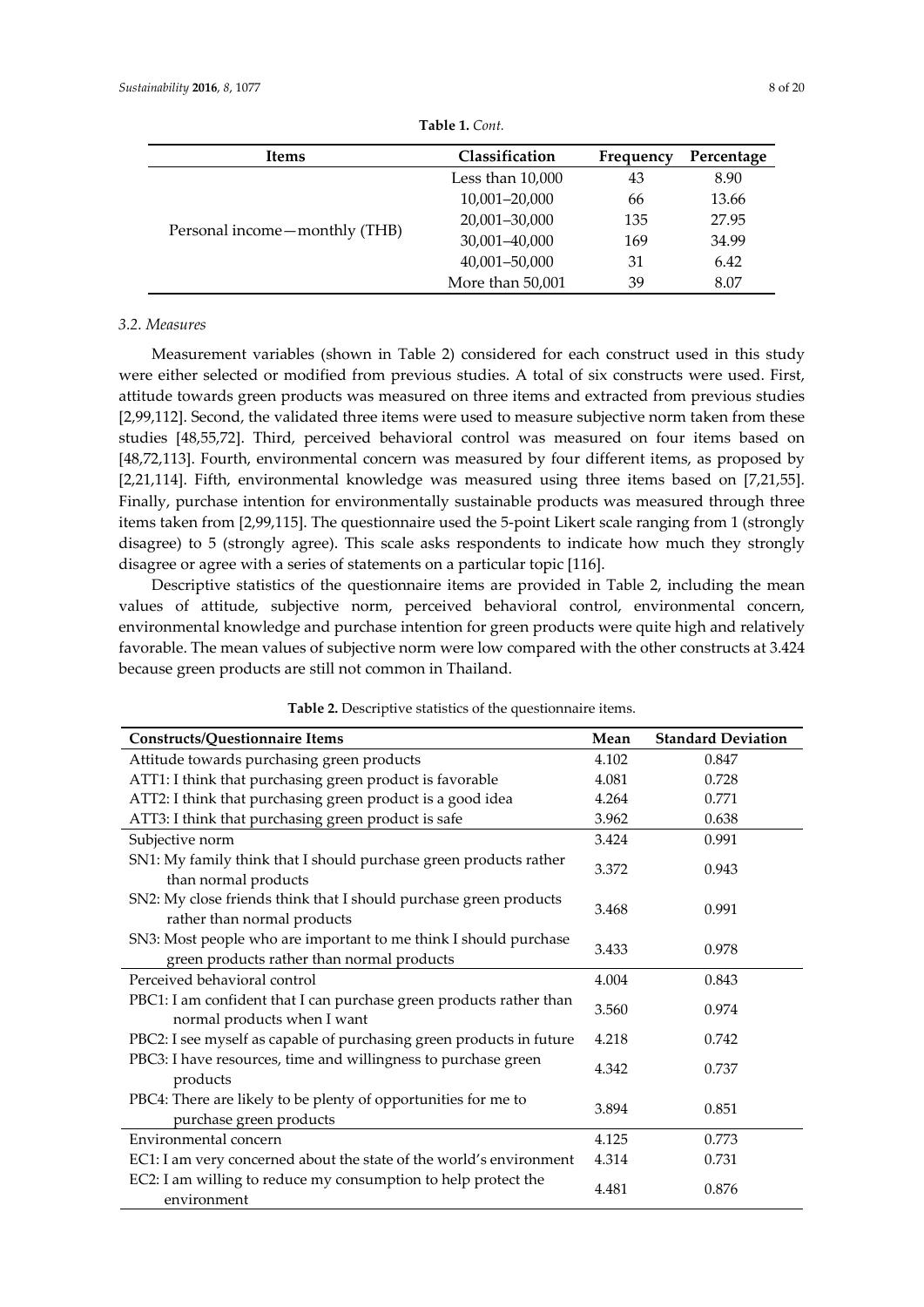**Constructs/Questionnaire Items** 

| 'ont.   |       |                           |
|---------|-------|---------------------------|
|         | Mean  | <b>Standard Deviation</b> |
| natural | 3.860 | 0.832                     |
| natural |       |                           |

**Table 2.** *Co* 

| EC3: Major social changes are necessary to protect the natural<br>environment                            | 3.860 | 0.832 |
|----------------------------------------------------------------------------------------------------------|-------|-------|
| EC4: Major political change is necessary to protect the natural<br>environment                           | 3.843 | 0.893 |
| Environmental knowledge                                                                                  | 3.789 | 0.835 |
| EK1: I prefer to check the eco-labels and certifications on green<br>products before purchase            | 3.874 | 0.814 |
| EK2: I want to have a deeper insight of the inputs, processes and<br>impacts of products before purchase | 3.935 | 0.762 |
| EK3: I would prefer to gain substantial information on green<br>products before purchase                 | 3.557 | 0.978 |
| Purchase intention for green products                                                                    | 4.130 | 0.764 |
| PI1: I intend to purchase green products next time because of its<br>positive environmental contribution | 3.893 | 0.852 |
| PI2: I plan to purchase more green products rather than normal<br>products                               | 4.097 | 0.813 |
| PI3: I will consider switching to eco-friendly brands for ecological<br>reasons                          | 4.399 | 0.781 |

## *3.3. Tools for Analysis*

Data analyses were conducted using the statistical package for social sciences (SPSS 23.0) and analysis of moment structures (AMOS 19.0) software, to achieve the purpose and to test hypotheses of this study. SPSS 23.0 was used for descriptive analysis to analyze preliminary results and to find out the demographic characteristics of the sample. Cronbach's  $\alpha$  coefficient was adopted to test the reliability of the measurement items. With AMOS 19.0, confirmatory factor analysis (CFA) was used to assess the adequacy of measurement for confirming the reliability, convergent and divergent validity, followed by using SEM to test the hypothesized relationships among study constructs.

## **4. Results**

## *4.1. Testing of Reliability and Validity of the Measurement Model*

The measurement model fit was assessed through confirmatory factor analysis (CFA) to confirm the factor loadings of the six constructs; attitude, subjective norm, perceived behavioral control, environmental concern, environmental knowledge and purchase intention for green products. Convergent and discriminant validities and the overall fit with data were examined to ensure the model validity and reliability. To test the internal consistency of the indicators of each studied construct, the most common method is to calculate the coefficient alpha of a given construct [117,118]. As shown in Table 3, Cronbach's  $\alpha$  coefficients were calculated for internal validity, and the values ranged from 0.808 to 0.943. Nunnally and Bernstein [110] suggested Cronbach's  $\alpha$  level beyond 0.700. Therefore, the values obtained suggest that all constructs were internally consistent and reliable.

According to Hair et al. [119], the factor loading should be greater than 0.700. Therefore, all of standardized factor loadings were significant ranging from 0.704 to 0.970. The construct reliability was tested using composite reliability measures that assess the extent to which items in the construct measure the latent concept. Convergent validity of the CFA results should be supported by composite reliability (CR) and the average variance extracted (AVE) [119]. Hair et al. [119] proposed that the estimates of CR and AVE, which measures the amount of variance explained by the given construct, should be higher than 0.700 and 0.500, respectively. As presented in Table 3, the CR and AVE values ranged from 0.812 to 0.946 and 0.591 to 0.856, respectively, surpassing the respective recommended levels of 0.700 and 0.500.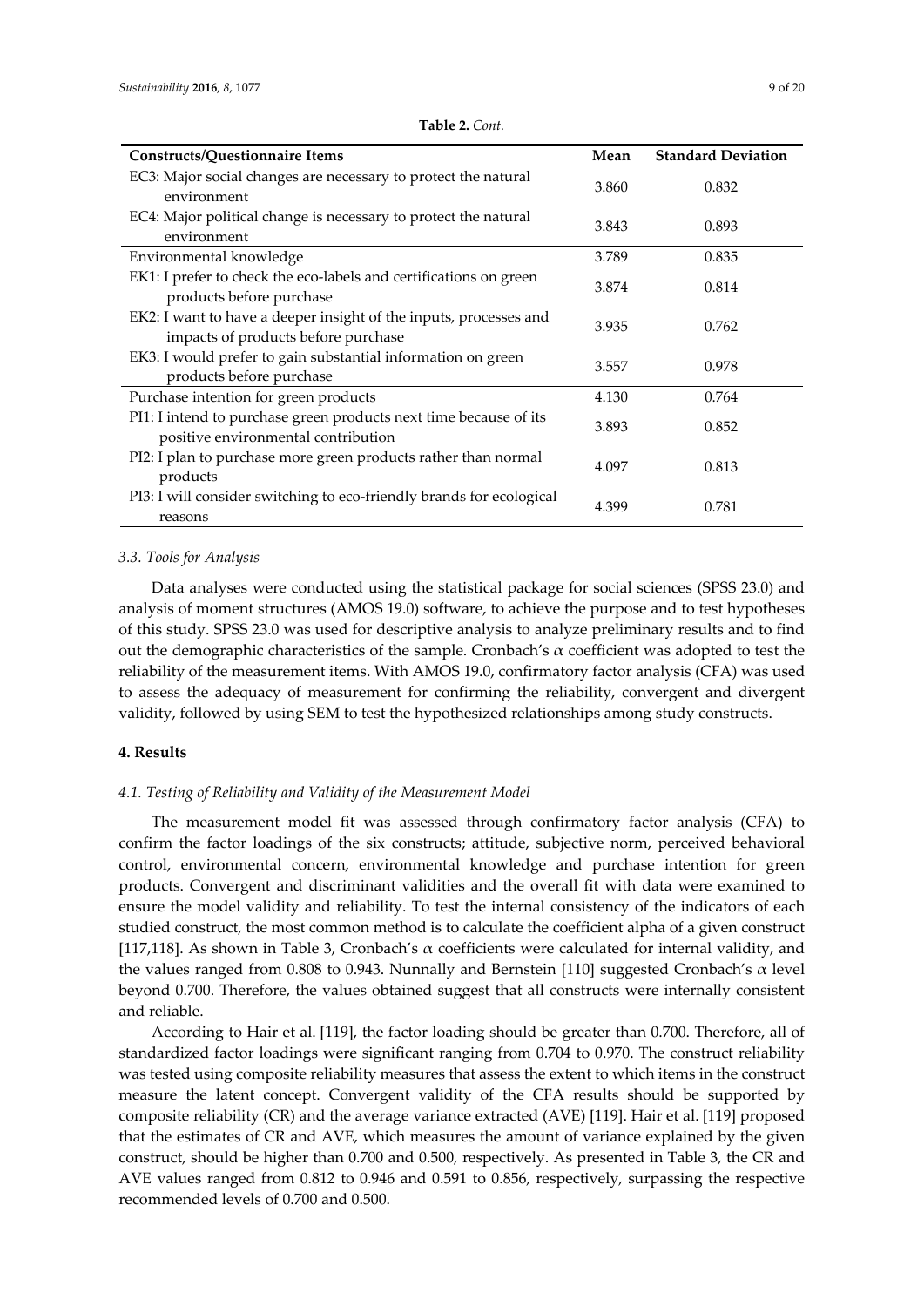| Construct              | Question<br>Cronbach's<br><b>Item</b><br>$\alpha$ |       | Standardized<br><b>Factor Loading</b> | Composite<br>Reliability | Average<br>Variance<br><b>Extracted</b> |  |
|------------------------|---------------------------------------------------|-------|---------------------------------------|--------------------------|-----------------------------------------|--|
| Attitude towards       | ATT <sub>1</sub>                                  |       | $0.891$ <sup>a</sup>                  |                          |                                         |  |
| purchasing green       | ATT <sub>2</sub>                                  | 0.858 | $0.720$ ***                           | 0.873                    | 0.680                                   |  |
| products (ATT)         | ATT3                                              |       | $0.854$ ***                           |                          |                                         |  |
|                        | SN <sub>1</sub>                                   |       | $0.705$ <sup>a</sup>                  |                          |                                         |  |
| Subjective norm (SN)   | SN <sub>2</sub>                                   | 0.808 | $0.760$ ***                           | 0.812                    | 0.593                                   |  |
|                        | SN <sub>3</sub>                                   |       | $0.834$ ***                           |                          |                                         |  |
|                        | PBC1                                              |       | $0.704$ <sup>a</sup>                  |                          |                                         |  |
| Perceived behavioral   | PBC <sub>2</sub>                                  | 0.850 | $0.768***$                            | 0.852                    | 0.591                                   |  |
| control (PBC)          | PBC <sub>3</sub>                                  |       | $0.830***$                            |                          |                                         |  |
|                        | PBC4                                              |       | $0.813***$                            |                          |                                         |  |
|                        | EC1                                               |       | $0.826$ <sup>a</sup>                  |                          |                                         |  |
| Environmental concern  | EC <sub>2</sub>                                   | 0.892 | $0.860$ ***                           | 0.893                    | 0.735                                   |  |
| (EC)                   | EC <sub>3</sub>                                   |       | $0.885***$                            |                          |                                         |  |
|                        | EC4                                               |       | $0.856$ ***                           |                          |                                         |  |
| Environmental          | EK1                                               |       | $0.745$ <sup>a</sup>                  |                          |                                         |  |
|                        | EK <sub>2</sub>                                   | 0.830 | $0.794$ ***                           | 0.830                    | 0.624                                   |  |
| knowledge (EK)         | EK3                                               |       | $0.823$ ***                           |                          |                                         |  |
| Purchase intention for | PI1                                               |       | $0.854$ <sup>a</sup>                  |                          |                                         |  |
|                        | PI <sub>2</sub>                                   | 0.943 | $0.950***$                            | 0.946                    | 0.856                                   |  |
| green products (PI)    | PI3                                               |       | $0.970$ ***                           |                          |                                         |  |

**Table 3.** Reliability and validity of the constructs.

Note: \*\*\* *p* < 0.001, a Values were not calculated because loading was set to 1.000 to fix construct variance.

All CFA results indicated that the measurement model had acceptable convergent and discriminant validities, the hypothesized measurement model was reliable and considerable for examining the structural associations among the constructs. The recommended acceptance of a considerable fit for a model requires that the obtained fit-indices of goodness-of-fit statistic (GFI), the adjusted goodness-of-fit statistic (AGFI), relative fit index (RFI), and normed-fit index (NFI) should be greater than 0.900 [120]. For alternative indices, comparative fit index (CFI) should be greater than 0.950, root mean square error of approximation (RMSEA) should be less than 0.080, and root mean square residual (RMR) should be less than 0.050 [121]. As shown in Table 4, the CFA results showed that the measurement model fit indices were as follows: the chi-square test result was 261.507 with 68 degrees of freedom (df),  $p < 0.001$ , the ratio of the chi-square value to the df was 3.845, and, according to the standard described by Marsh and Hocevar [122], we achieved a ratio of chi-square to the df ranging between 2 and 5. Furthermore, other fit index values for GFI, AGFI, RFI, NFI, CFI, RMSEA, and RMR were 0.939, 0.918, 0.969, 0.963, 0.971, 0.068, and 0.039, respectively. The results exceeded their respective common acceptance levels. Therefore, the measurement model had a good fit with the data. In addition, Table 5 shows that the inter-correlations among measurement variables in the research model. All correlations were significant (*p* < 0.001).

|  |  |  |  |  |  | <b>Table 4.</b> Measurement model fit indices. |
|--|--|--|--|--|--|------------------------------------------------|
|--|--|--|--|--|--|------------------------------------------------|

| <b>Fit Indices</b>                              | Criteria  | Indicators          | <b>Sources</b> |
|-------------------------------------------------|-----------|---------------------|----------------|
| Chi-square                                      | p > 0.050 | 261.507 (p < 0.001) | $[123 - 126]$  |
| Chi-square/df (degree of freedom)               | < 5.000   | 3.845 (261.507/68)  |                |
| Goodness of Fit Index (GFI)                     | >0.900    | 0.939               |                |
| Adjusted Goodness of Fit Index (AGFI)           | >0.900    | 0.918               |                |
| Relative Fit Index (RFI)                        | >0.900    | 0.969               |                |
| Normed Fit Index (NFI)                          | >0.900    | 0.963               |                |
| Comparative Fit Index (CFI)                     | >0.950    | 0.971               |                |
| Root Mean Square Error of Approximation (RMSEA) | < 0.080   | 0.068               |                |
| Root Mean Square Residual (RMR)                 | < 0.050   | 0.039               |                |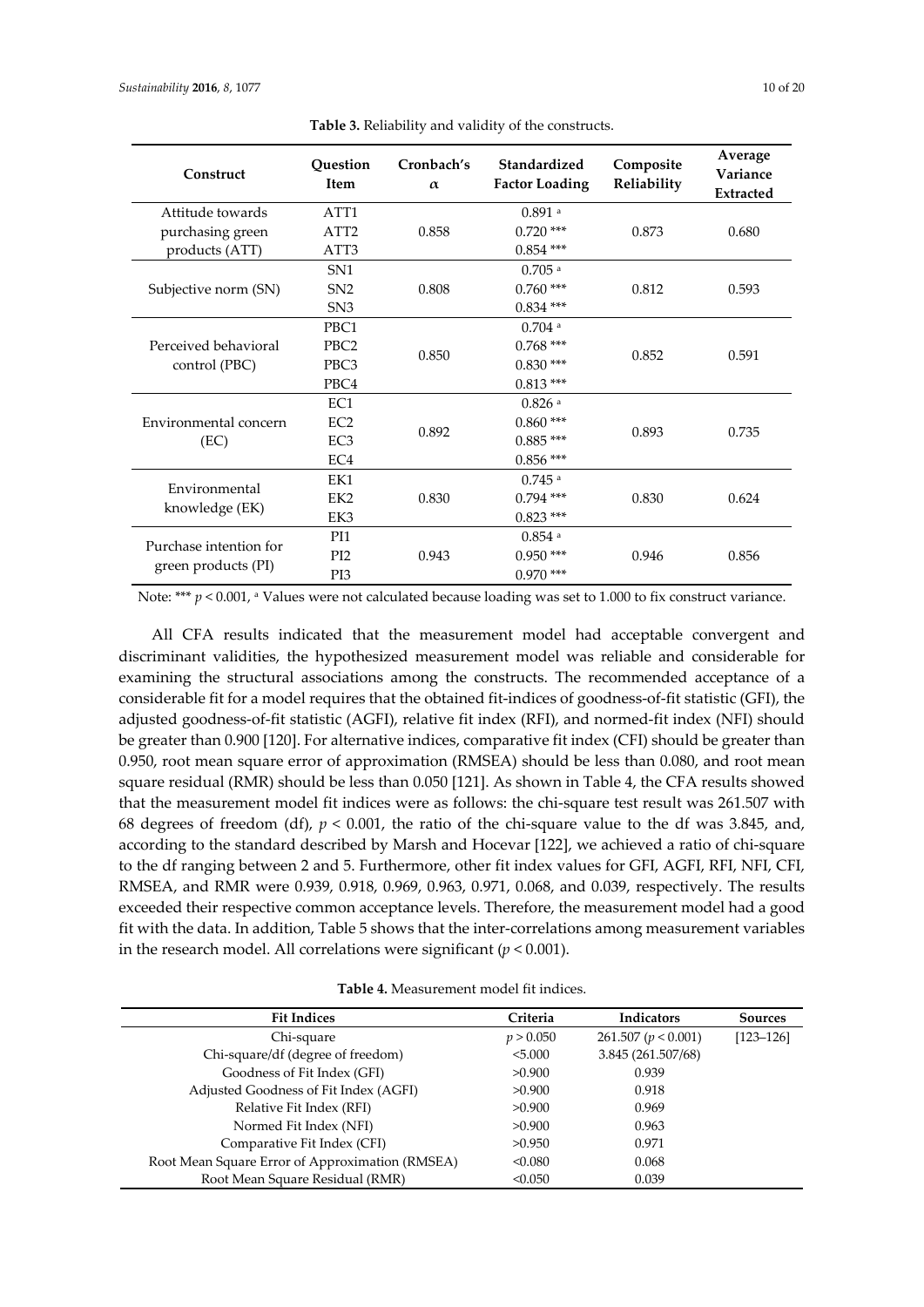Note: \*\*\* *p* < 0.001.

|                  | ATT1  | ATT <sub>2</sub> | ATT3       | SN1        | SN <sub>2</sub> | SN <sub>3</sub> | PBC1       | PBC <sub>2</sub> | PBC3                  | PBC4       | EC1        | EC <sub>2</sub>       | EC3        | EC4        | EK1                   | EK2        | EK3        | PI1                   | PI <sub>2</sub> | PI3        |
|------------------|-------|------------------|------------|------------|-----------------|-----------------|------------|------------------|-----------------------|------------|------------|-----------------------|------------|------------|-----------------------|------------|------------|-----------------------|-----------------|------------|
| ATT1             | 1 000 | $0.509***$       | $0.457***$ | $0.448***$ | $0.405***$      | $0.479***$      | $0.302***$ |                  | $0.375***$ $0.443***$ | $0.539***$ | $0.474***$ | $0.446***$            | $0.453***$ | $0.473***$ | $0.475***$            | $0.307***$ | $0.527***$ | $0.443***$            | $0.489***$      | $0.559***$ |
| ATT <sub>2</sub> |       | 1.000            | $0.613***$ | $0.535***$ | $0.523***$      | $0.497***$      | $0.451***$ |                  | $0.522***$ $0.508***$ | $0.486***$ |            | $0.463***$ $0.490***$ | $0.507***$ | $0.487***$ | $0.544***$            | $0.457***$ | $0.449***$ | $0.465***$            | $0.442***$      | $0.447***$ |
| ATT3             |       |                  | 1.000      | $0.713***$ | $0.407***$      | $0.452***$      | $0.305***$ |                  | $0.285***$ $0.416***$ | $0.530***$ | $0.460***$ | $0.530***$            | $0.410***$ | $0.592***$ | $0.502***$            | $0.396***$ | $0.502***$ | $0.342***$            | $0.507***$      | $0.581***$ |
| SN <sub>1</sub>  |       |                  |            | 1.000      | $0.454***$      | $0.458***$      | $0.573***$ |                  | $0.385***$ 0.590***   | $0.579***$ |            | $0.448***$ $0.452***$ | $0.395***$ | $0.381***$ | $0.389***$            | $0.415***$ | $0.327***$ | $0.435***$            | $0.389***$      | $0.402***$ |
| SN2              |       |                  |            |            | 1.000           | $0.452***$      | $0.592***$ |                  | $0.610***$ 0.566***   | $0.477***$ |            | $0.440***$ 0.409***   | $0.412***$ | $0.417***$ | $0.554***$            | $0.640***$ | $0.456***$ | $0.464***$            | $0.561***$      | $0.467***$ |
| SN3              |       |                  |            |            |                 | 1.000           | $0.751***$ |                  | $0.435***$ $0.529***$ | $0.584***$ |            | $0.428***$ $0.496***$ | $0.508***$ |            | $0.455***$ $0.464***$ | $0.370***$ |            | $0.444***$ $0.537***$ | $0.579***$      | $0.465***$ |
| PBC1             |       |                  |            |            |                 |                 | 1.000      |                  | $0.714***$ 0.449***   | $0.510***$ | $0.413***$ | $0.370***$            | $0.427***$ |            | $0.359***$ $0.481***$ | $0.484***$ |            | $0.302***$ 0.395***   | $0.489***$      | $0.548***$ |
| PBC <sub>2</sub> |       |                  |            |            |                 |                 |            | 1.000            | $0.605***$            | $0.511***$ |            | $0.402***$ $0.302***$ | $0.428***$ |            | $0.428***$ $0.473***$ | $0.510***$ | $0.311***$ | $0.431***$            | $0.581***$      | $0.441***$ |
| PBC3             |       |                  |            |            |                 |                 |            |                  | 1.000                 | $0.608***$ | $0.550***$ | $0.449***$            | $0.597***$ | $0.404***$ | $0.441***$            | $0.343***$ | $0.437***$ | $0.486***$            | $0.531***$      | $0.480***$ |
| PBC4             |       |                  |            |            |                 |                 |            |                  |                       | 1.000      | $0.405***$ | $0.511***$            | $0.484***$ |            | $0.499***$ $0.377***$ | $0.369***$ |            | $0.596***$ $0.504***$ | $0.559***$      | $0.430***$ |
| EC1              |       |                  |            |            |                 |                 |            |                  |                       |            | 1.000      | $0.692***$            | $0.755***$ | $0.544***$ | $0.512***$            | $0.477***$ | $0.499***$ | $0.500***$            | $0.513***$      | $0.585***$ |
| EC <sub>2</sub>  |       |                  |            |            |                 |                 |            |                  |                       |            |            | 1.000                 | $0.601***$ | $0.548***$ | $0.483***$            | $0.375***$ | $0.523***$ | $0.517***$            | $0.372***$      | $0.536***$ |
| EC <sub>3</sub>  |       |                  |            |            |                 |                 |            |                  |                       |            |            |                       | 1.000      | $0.524***$ | $0.581***$            | $0.465***$ | $0.515***$ | $0.487***$            | $0.482***$      | $0.495***$ |
| EC4              |       |                  |            |            |                 |                 |            |                  |                       |            |            |                       |            | 1.000      | $0.503***$            | $0.351***$ |            | $0.463***$ $0.475***$ | $0.536***$      | $0.452***$ |
| EK1              |       |                  |            |            |                 |                 |            |                  |                       |            |            |                       |            |            | 1.000                 | $0.523***$ | $0.431***$ | $0.362***$            | $0.524***$      | $0.469***$ |
| EK2              |       |                  |            |            |                 |                 |            |                  |                       |            |            |                       |            |            |                       | 1.000      | $0.538***$ | $0.392***$            | $0.532***$      | $0.406***$ |
| EK3              |       |                  |            |            |                 |                 |            |                  |                       |            |            |                       |            |            |                       |            | 1.000      | $0.537***$            | $0.496***$      | $0.520***$ |
| PI1              |       |                  |            |            |                 |                 |            |                  |                       |            |            |                       |            |            |                       |            |            | 1.000                 | $0.769***$      | $0.530***$ |
| P <sub>I2</sub>  |       |                  |            |            |                 |                 |            |                  |                       |            |            |                       |            |            |                       |            |            |                       | 1.000           | $0.712***$ |
| PI3              |       |                  |            |            |                 |                 |            |                  |                       |            |            |                       |            |            |                       |            |            |                       |                 | 1.000      |
|                  |       |                  |            |            |                 |                 |            |                  |                       |            |            |                       |            |            |                       |            |            |                       |                 |            |

**Table 5.** Inter-correlations among model variables.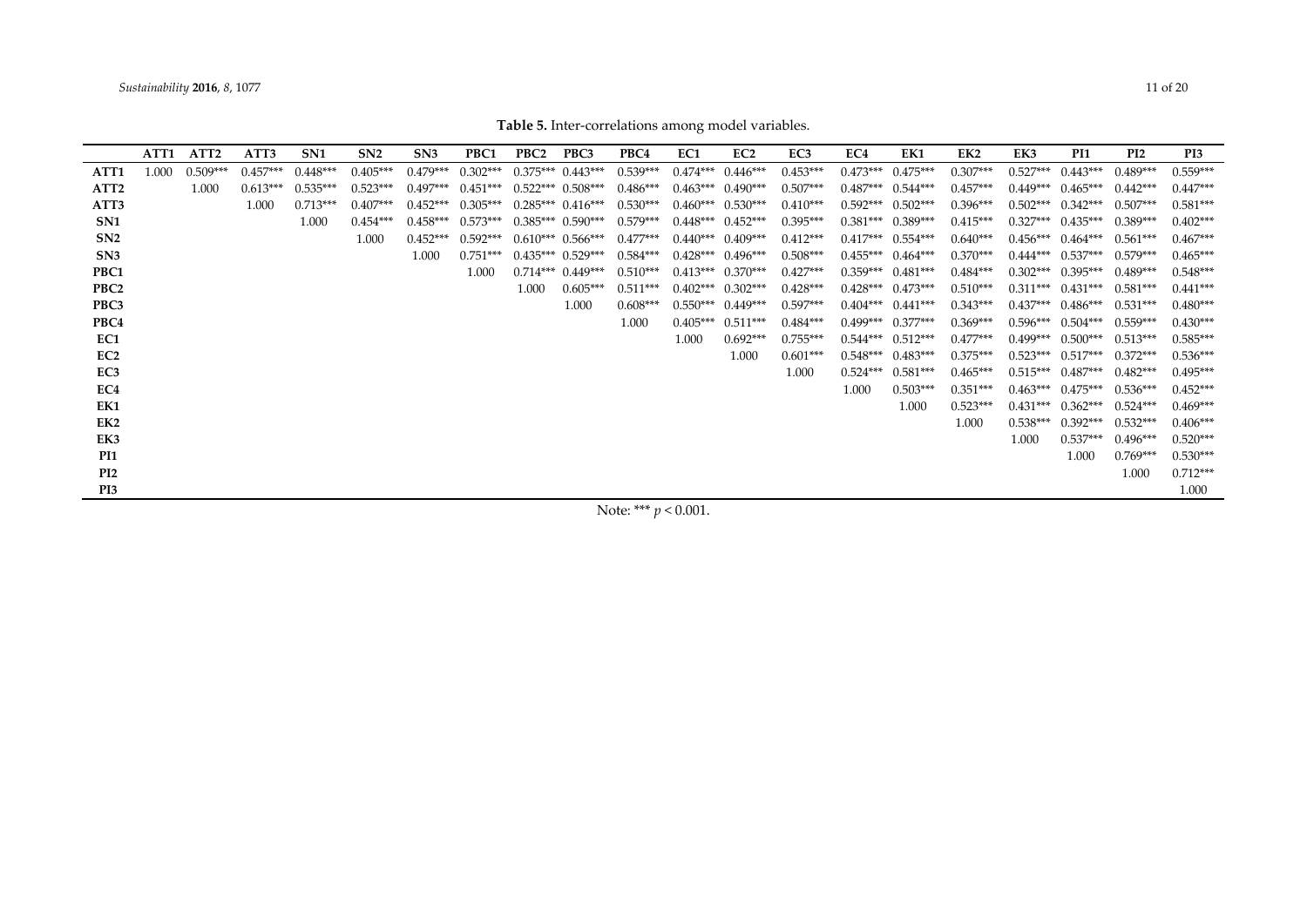## *4.2. Testing of the Structural Equation Model*

SEM was conducted by AMOS 19.0 using a maximum likelihood parameter that evaluated the hypothesized conceptual model of this study (Figure 2). As shown in Table 6, significant and satisfactory goodness-of-fit indices were obtained;  $\chi^2 = 320.991$  ( $p < 0.001$ ), df = 71,  $\chi^2$ /df = 4.521, GFI = 0.949, AGFI = 0.926, RFI = 0.978, NFI = 0.976, CFI = 0.958, RMSEA = 0.065, and RMR = 0.027. All these indices were higher than the suggested goodness-of-fit values [127,128] for the proposed structural model.

Table 7 shows that the results of the structural model, and the standardized path coefficient indicated positive effects among the constructs in the structural model. In total, nine out of eleven hypotheses were supported. The positive relationship between attitude towards purchasing green products and purchase intention for green products (H1: β1 = 0.562, t = 8.512, *p* < 0.001) indicated that H1 was supported. According to H2, the positive estimate of coefficients between subjective norm and purchase intention for green products had significant positive effects (H2: β2 = 0.307, t = 5.012, *p*   $< 0.01$ ). Thus, H2 was supported. The impact of perceived behavioral control (H3:  $\beta$ 3 = 0.405, t = 6.512,  $p < 0.001$ ) had significant positive effects on purchase intention for green products, supporting H3. Environmental concern had significant positive effect on purchase intention for green products (H4:  $β4 = 0.461$ , t = 6.770,  $p < 0.001$ ), attitude towards purchasing green products (H5:  $β5 = 0.342$ , t = 6.322, *p* < 0.01) and perceived behavioral control (H7: β7 = 0.413, t = 8.921, *p* < 0.001), but not on subjective norm (H6:  $β6 = 0.109$ , t = 1.498). Thus, H4, H5 and H7 were supported, while H6 was not supported. Finally, environmental knowledge showed significant positive influences on attitude towards purchasing green products (H9: β9 = 0.350, t = 4.977, *p* < 0.01), subjective norm (H10: β10 = 0.245, t = 3.478, *p* < 0.05) as well as perceived behavioral control (H11: β11 = 0.347, t = 6.458, *p* < 0.01), thus supporting H9, H10 and H11. However, environmental knowledge showed no significant influences on purchase intention for green products (H8:  $\beta$ 8 = 0.045, t = 0.827); hence, H8 was not supported. However, it had indirect effects through attitude towards purchasing green products, subjective norm and perceived behavioral control.



**Figure 2.** The results of the research model (\*  $p < 0.05$ ; \*\*  $p < 0.01$ ; \*\*\*  $p < 0.001$ ).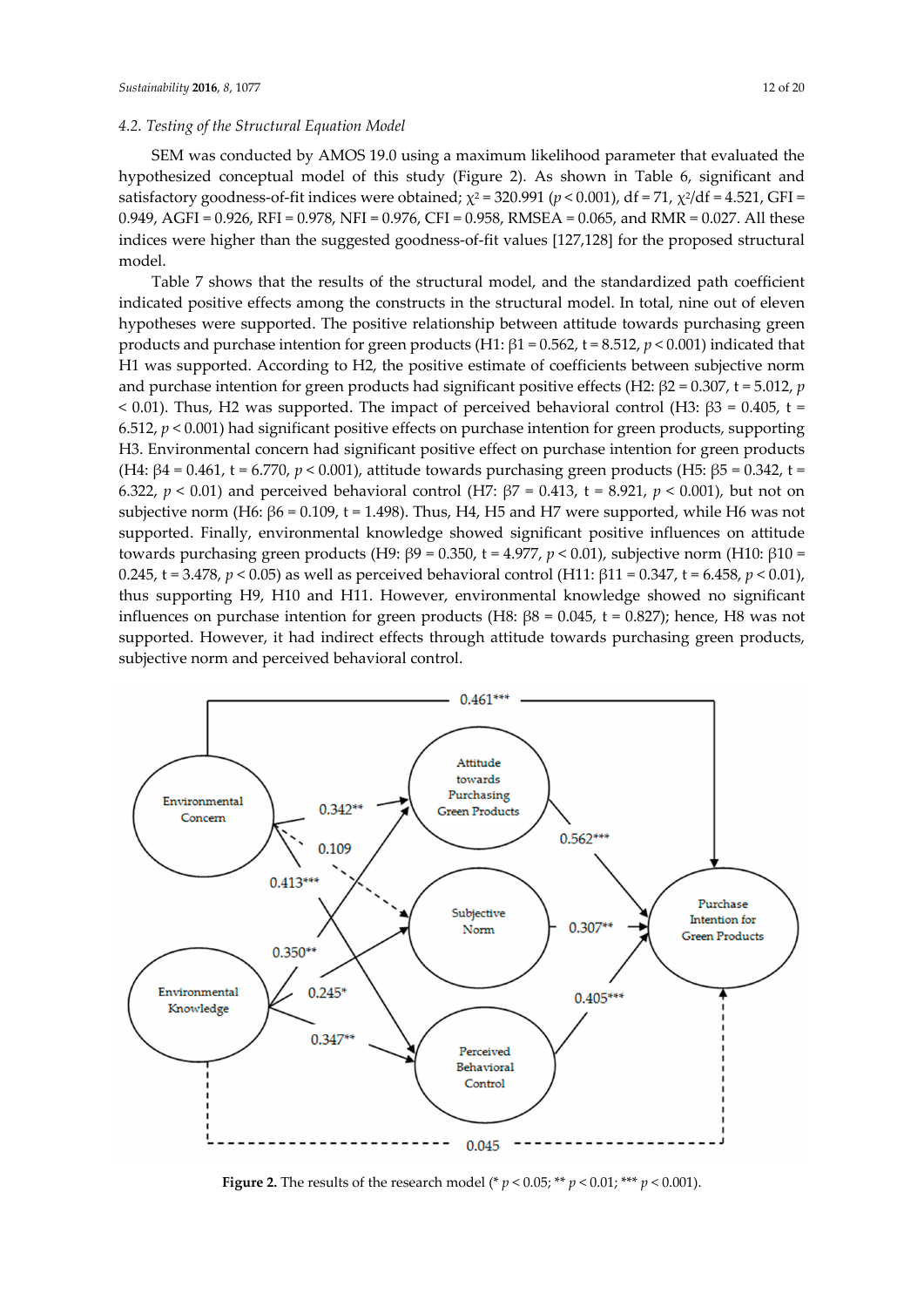| <b>Fit Indices</b>                              | Criteria  | <b>Indicators</b>       | <b>Sources</b> |
|-------------------------------------------------|-----------|-------------------------|----------------|
| Chi-square                                      | p > 0.050 | 320.991 ( $p < 0.001$ ) | $[124 - 126]$  |
| Chi-square/df (degree of freedom)               | < 5.000   | 4.521 (320.991/71)      |                |
| Goodness of Fit Index (GFI)                     | >0.900    | 0.949                   |                |
| Adjusted Goodness of Fit Index (AGFI)           | >0.900    | 0.926                   |                |
| Relative Fit Index (RFI)                        | >0.900    | 0.978                   |                |
| Normed Fit Index (NFI)                          | >0.900    | 0.976                   |                |
| Comparative Fit Index (CFI)                     | >0.950    | 0.958                   |                |
| Root Mean Square Error of Approximation (RMSEA) | < 0.080   | 0.065                   |                |
| Root Mean Square Residual (RMR)                 | < 0.050   | 0.027                   |                |

**Table 6.** Goodness-of-fit indices of the research model.

| <b>Hypothesis</b> | <b>Path Correlation</b>                                                                           | <b>Standardized Path</b><br>Coefficient | t-Value | <b>Results</b> |
|-------------------|---------------------------------------------------------------------------------------------------|-----------------------------------------|---------|----------------|
| H1                | Attitude towards purchasing green products<br>$\rightarrow$ Purchase intention for green products | $0.562$ ***                             | 8.512   | Supported      |
| H2                | Subjective norm $\rightarrow$ Purchase intention for<br>green products                            | $0.307**$                               | 5.012   | Supported      |
| H3                | Perceived behavioral control $\rightarrow$ Purchase<br>intention for green products               | $0.405$ ***                             | 6.512   | Supported      |
| H4                | Environmental concern $\rightarrow$ Purchase intention<br>for green products                      | $0.461$ ***                             | 6.770   | Supported      |
| H5                | Environmental concern $\rightarrow$ Attitude towards<br>purchasing green products                 | $0.342**$                               | 6.322   | Supported      |

**Table 7.** Hypotheses results for the structural model.

 $H5$  Environmental concern  $\rightarrow$  Attitude towards purchasing green products 0.342 \*\* 6.322 Supported H6 Environmental concern → Subjective norm 0.109 1.498 Not supported H7 Environmental concern  $\rightarrow$  Perceived behavioral control control control control  $0.413***$  8.921 Supported H8 Environmental knowledge  $\rightarrow$  Purchase intention for green products 0.045 0.827 Not supported H9 Environmental knowledge  $\rightarrow$  Attitude towards purchasing green products  $0.350$  \*\*  $4.977$  Supported towards purchasing green products H10 Environmental knowledge → Subjective norm 0.245 \* 3.478 Supported H11 Environmental knowledge → Perceived behavioral control 0.347 \*\* 6.458 Supported

Note: \* *p* < 0.05; \*\* *p* < 0.01; \*\*\* *p* < 0.001.

#### **5. Discussion and Conclusions**

This study examined the extended framework of the TPB model, in which environmental concern and knowledge are added as antecedents of attitude towards purchasing green products, subjective norm and perceived behavioral control. The purpose was to investigate Thai consumers' aged over 18 years and those with a minimum high school education level on the purchase intention of green products. The result suggested that consumers' intention for this group to buy green products can be predicted by attitude, subjective norm; perceive behavioral control, environmental concern as well as environmental knowledge.

Attitude, social norms, and perceived behavioral control were found to have significant positive effects on purchase intention of green products. Attitude had the most significant influence on consumer's purchase intention, which shows that attitude was the strongest predictor of purchase intention for green products followed by perceived behavioral control and lastly subjective norm. The overall results confirmed that the TPB model and its measures were suitable for the studied group. Ajzen [68] observed that the more the positive attitude consumers have towards purchase behavior, the stronger the consumer's intentions to perform a behavior under their control. According to Tanner and Kast [129], the positive attitude of consumers towards environmental protection strongly facilitates purchasing green products. The empirical finding reported that subjective norms have lower influence on purchase intention for green products when compared to attitude and perceived behavioral control of the TPB model. The result of subjective norms indicate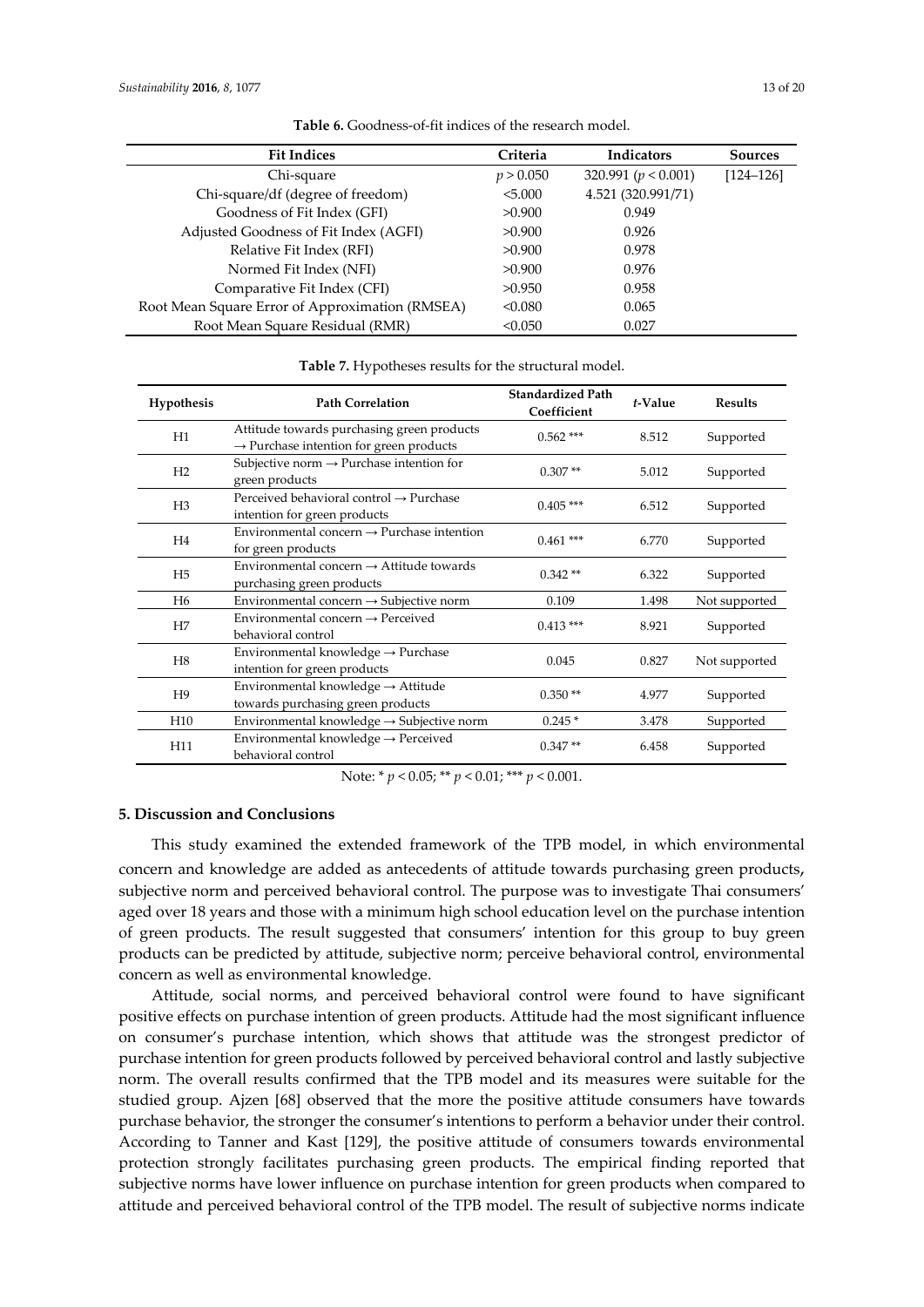that friends/family members' influence resulted to a little thrust concerning the reasons to buy green products for consumers [14]. Perceived behavioral control has a direct influence on intention behavior according to the TPB model [68]. Therefore, the concept of perceived effectiveness of an individual's actions and their applications to products were considered effective in promoting favorable attitudes and sustainable consumption behaviors, resulting in being a major driving force in the competitive market. This relationship has a great influence in green marketing because perceived behavioral control has been considered a good indication of the individuals' intentions to purchase green products [2,78,130].

Environmental concern was found to be significant and positive for attitude, perceived behavioral control and purchase intention for green products, which is supported by the findings of Chen and Tung [73], and Paul et al. [2]. In addition, this study suggests that environmental concern does not influence subjective norm among the studied group in Thailand.

Environmental knowledge was found to have significant positive influence for attitude, subjective norm, and perceived behavioral control for green products. Consumers will have a positive attitude towards purchasing green products if they have a high level of environmental knowledge; therefore, environmental knowledge has a significant role in environmental behavior. Kumar [22] showed that environmental knowledge has a significant positive relationship with attitude towards green products. In another aspect, the environmental knowledge failed to provide any positive thrust concerning the reason of purchase intention for green products, just as shown by Ahmad and Thyagaraj [131], and Chekima [132]. However, indirect effects were observed.

Our findings highlight several implications that may help in developing sound strategies for green products and their purchase intentions. Attitude towards purchasing green products, subjective norm and perceived behavioral control had high significant effect on the purchase intention with attitude having a strongest influence, followed by perceived behavioral control and lastly subjective norm. With attitude exerting a stronger influence than the subjective norm, marketers should try to attract the attention of Thai consumers towards green products using infomercials and promotions as this could help in influencing the consumers to purchase green products. Environmental knowledge had no significant effect on purchase intention for green products; however, it showed indirect effects through three TPB variables. For example, taking attitude towards purchasing green products as a mediator to purchase intention, Thai consumers who are knowledgeable about the environment and have positive attitudes make favorable adjustments towards purchase intention for green products. Environmental concern is among the strongest influences on the purchase intention for green products, suggesting that the government, private sector, entrepreneur, and marketers should develop public interventions showcasing how consumption of green products by the environmentally concerned could help in reducing adverse impacts on the environment. This could help increase the consumers' purchase intention for green products and also impact positively the environment within Thailand.

#### **6. Limitations and Future Directions**

The limitations and future directions of this study can be summarized in three points. First, the study considers green products in general instead of specific green products, so the findings could be different for different products. Future research should test the proposed model for various specific green products, such as organic products, recycled products, green toys, eco-car, green certified products, green restaurant, green hotels and so on. Second, the longitudinal approach is suggested as part of the research methods for further research to ascertain the change of attitude and purchase intention. Such an approach would be very useful in observing the reactions of consumers who intend to purchase more sustainable products towards green products and could also help us to understand how the behavioral intentions and attitudes are developed and influenced [133]. Finally, future studies may include samples from a diverse demographic population for more informed findings.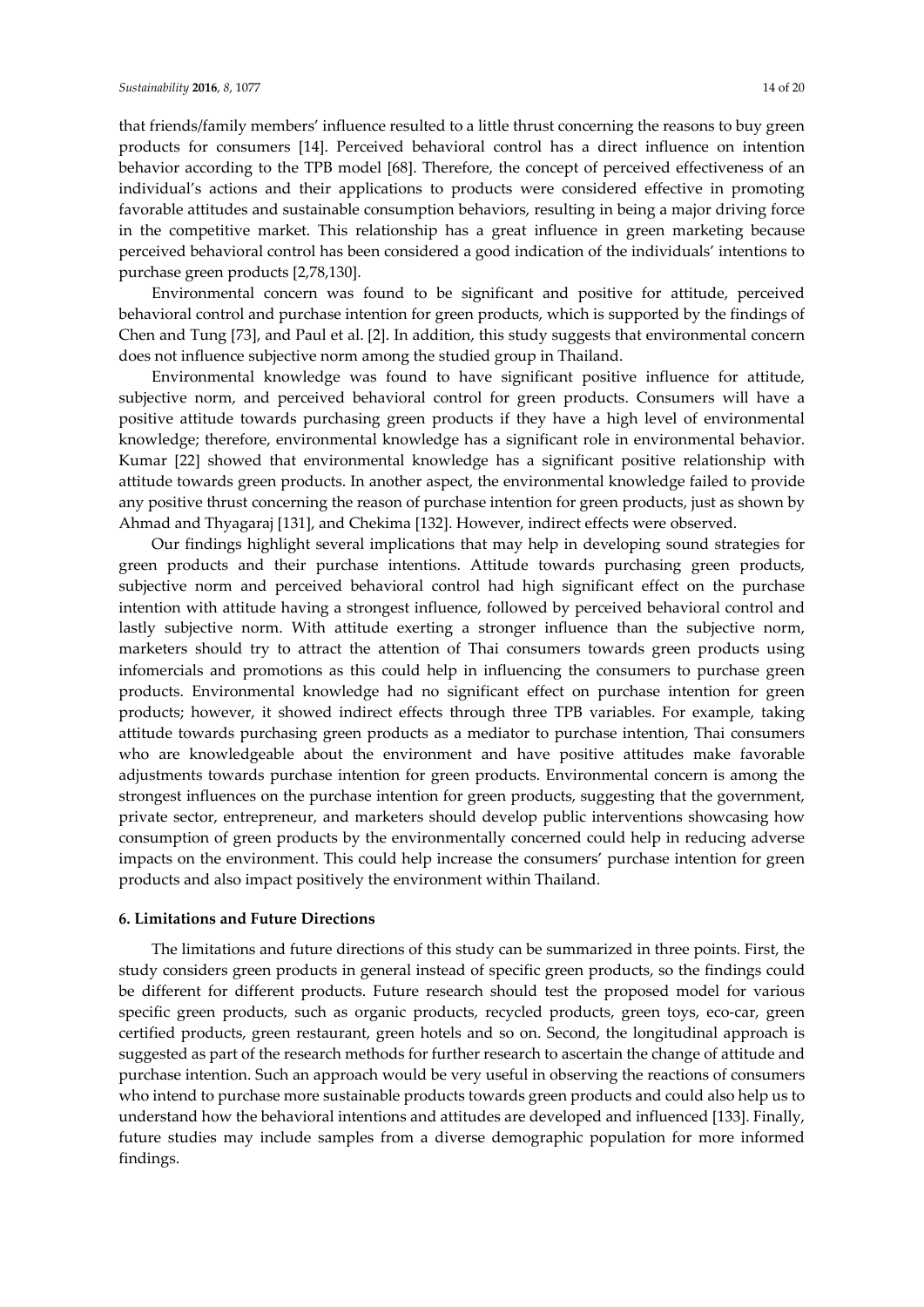**Author Contributions:** Kamonthip Maichum and Ke-Chung Peng were responsible for the concept, research design, data collection, statistical analysis, and writing of the manuscript. Surakiat Parichatnon distributed the questionnaire and conducted the analyses.

**Conflicts of Interest:** The authors declare no conflict of interest.

## **References**

- 1. Bonini, S.M.; Oppenheim, J.M. Cultivating the green consumer. *Stanf. Soc. Innov. Rev.* **2008**, *6*, 56–61.
- 2. Paul, J.; Modi, A.; Patel, J. Predicting green product consumption using theory of planned behavior and reasoned action. *J. Retail. Consum. Serv.* **2016**, *29*, 123–134.
- 3. Azeiteiro, U.M.; Alves, F.; Pinto de Moura, A.; Pardal, M.Â.; Pita, C.; Chuenpagdee, R.; Pierce, G.J. Participatory issues in fisheries governance in europe. *Manag. Environ. Qual. Int. J.* **2012**, *23*, 347–361.
- 4. Maignan, I.; Ferrell, O. Corporate social responsibility and marketing: An integrative framework. *J. Acad. Mark. Sci.* **2004**, *32*, 3–19.
- 5. Kärnä, J.; Hansen, E.; Juslin, H. Social responsibility in environmental marketing planning. *Eur. J. Mark.*  **2003**, *37*, 848–871.
- 6. Banerjee, S.B.; Iyer, E.S.; Kashyap, R.K. Corporate environmentalism: Antecedents and influence of industry type. *J. Mark.* **2003**, *67*, 106–122.
- 7. Yadav, R.; Pathak, G.S. Young consumers' intention towards buying green products in a developing nation: Extending the theory of planned behavior. *J. Clean. Prod.* **2016**, *135*, 732–739.
- 8. Haytko, D.L.; Matulich, E. Green advertising and environmentally responsible consumer behaviors: Linkages examined. *J. Manag. Mark. Res.* **2008**, *1*, 2–11.
- 9. Ritter, Á.M.; Borchardt, M.; Vaccaro, G.L.; Pereira, G.M.; Almeida, F. Motivations for promoting the consumption of green products in an emerging country: Exploring attitudes of brazilian consumers. *J. Clean. Prod.* **2015**, *106*, 507–520.
- 10. Mont, O.; Plepys, A. Sustainable consumption progress: Should we be proud or alarmed? *J. Clean. Prod.*  **2008**, *16*, 531–537.
- 11. Lijuan, L. Enhancing sustainable development through developing green food: China's option. In *Sub-Regional Workshop*; Dfid Ii Project, Ed.; United Nations in Bangkok: BKK, Thailand, 2003.
- 12. Calkins, M. *Materials for Sustainable Sites: A Complete Guide to the Evaluation, Selection, and Use of Sustainable Construction Materials*; John Wiley & Sons: New York, NY, USA, 2008.
- 13. Ottman, J. Sometimes consumers will pay more to go green. *Mark. News* **1992**, *26*, 16.
- 14. Chan, R.Y.K.; Lau, L.B.Y. Explaining green purchasing behavior: A cross-cultural study on american and chinese consumers. *J. Int. Consum. Mark.* **2002**, *14*, 9–40.
- 15. Barber, N.A.; Bishop, M.; Gruen, T. Who pays more (or less) for pro-environmental consumer goods? Using the auction method to assess actual willingness-to-pay. *J. Environ. Psychol.* **2014**, *40*, 218–227.
- 16. Matthes, J.; Wonneberger, A.; Schmuck, D. Consumers' green involvement and the persuasive effects of emotional versus functional ads. *J. Bus. Res.* **2014**, *67*, 1885–1893.
- 17. Onwezen, M.C.; Bartels, J.; Antonides, G. Environmentally friendly consumer choices: Cultural differences in the self-regulatory function of anticipated pride and guilt. *J. Environ. Psychol.* **2014**, *40*, 239–248.
- 18. Kanchanapibul, M.; Lacka, E.; Wang, X.; Chan, H.K. An empirical investigation of green purchase behaviour among the young generation. *J. Clean. Prod.* **2014**, *66*, 528–536.
- 19. Gracia, A.; de Magistris, T. Organic food product purchase behaviour: A pilot study for urban consumers in the south of italy. *Span. J. Agric. Res.* **2013**, *5*, 439–451.
- 20. Zhao, H.-H.; Gao, Q.; Wu, Y.-P.; Wang, Y.; Zhu, X.-D. What affects green consumer behavior in China? A case study from qingdao. *J. Clean. Prod.* **2014**, *63*, 143–151.
- 21. Biswas, A.; Roy, M. Green products: An exploratory study on the consumer behaviour in emerging economies of the east. *J. Clean. Prod.* **2015**, *87*, 463–468.
- 22. Kumar, B. *Theory of Planned Behaviour Approach to Understand the Purchasing Behaviour for Environmentally Sustainable Products*; Indian Institute of Management Ahmedabad, Research and Publication Department: Ahmedabad, India, 2012.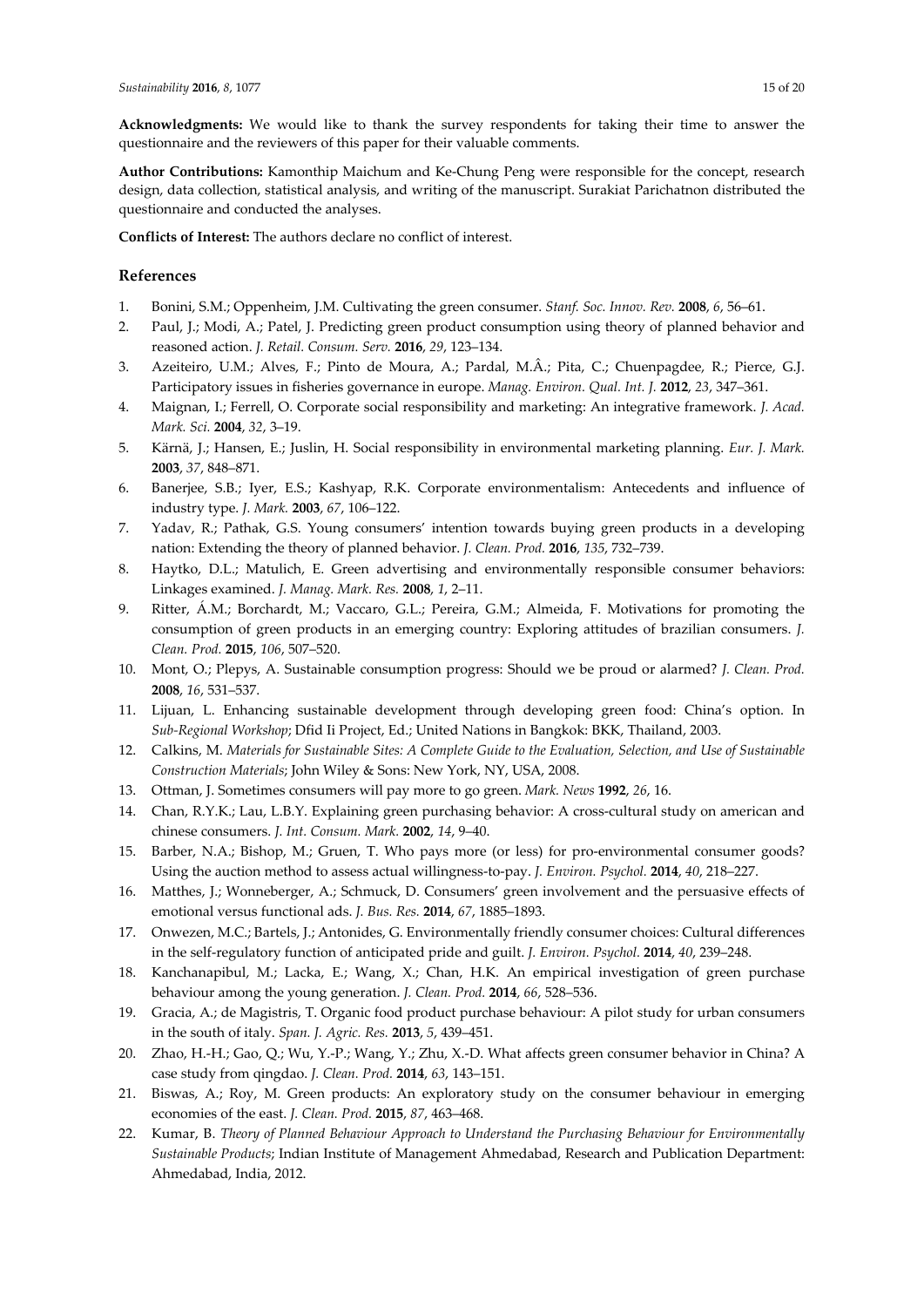- 23. Chairy, C. Spirituality, self-transcendence, and green purchase intention in college students. *J. Soc. Behav. Sci.* **2012**, *57*, 243–246.
- 24. Tan, B.-C. The roles of knowledge, threat, and pce on green purchase behaviour. *Int. J. Bus. Manag.* **2011**, *6*, 14–27.
- 25. Nuttavuthisit, K.; Thøgersen, J. The importance of consumer trust for the emergence of a market for green products: The case of organic food. *J. Bus. Ethics* **2015**, doi:10.1007/s10551-015-2690-5.
- 26. Vongmahadlek, J. An empirical study on organic product purchasing behavior: A case study of thailand. *AU J. Manag.* **2012**, *10*, 31–39.
- 27. Arttachariya, P. Environmentalism and green purchasing behavior: A study on graduate students in bangkok, thailand. *BU Acad. Rev.* **2012**, *11*, 1–11.
- 28. Ajzen, I.; Manstead, A.S. Changing health-related behaviors: An approach based on the theory of planned behavior. In *The Scope of Social Psychology: Theory and Applications*; Psychology Press: New York, NY, USA, 2007.
- 29. Fishbein, M.; Ajzen, I. *Belief, Attitude, Intention and Behavior: An Introduction to Theory and Research*; Addison-Wesley Publishing Company: Reading, MA, USA, 1975.
- 30. Vazifehdoust, H.; Taleghani, M.; Esmaeilpour, F.; Nazari, K.; Khadang, M. Purchasing green to become greener: Factors influence consumers' green purchasing behavior. *Manag. Sci. Lett.* **2013**, *3*, 2489–2500.
- 31. Zakersalehi, M.; Zakersalehi, A. Consumers' attitude and purchasing intention toward green packaged foods: A malaysian perspective. In Proceedings of the 2012 International Conference on Economics, Marketing and Management, Hong Kong, China, 5–7 January 2012; Volume 28, pp. 1–5.
- 32. Gilg, A.; Barr, S.; Ford, N. Green consumption or sustainable lifestyles? Identifying the sustainable consumer. *Futures* **2005**, *37*, 481–504.
- 33. Ajzen, I.; Fishbein, M. Attitude-behavior relations: A theoretical analysis and review of empirical research. *Psychol. Bull.* **1977**, *84*, 888–918.
- 34. Weigel, R.H. Environmental attitudes and the prediction of behavior. In *Environmental Psychology: Directions and Perspectives*; Feimer, N.R., Geller, E.S., Eds.; Praeger: New York, NY, USA, 1983; pp. 257–287.
- 35. Ohtomo, S.; Hirose, Y. The dual-process of reactive and intentional decision-making involved in eco-friendly behavior. *J. Environ. Psychol.* **2007**, *27*, 117–125.
- 36. Scott, L.; Vigar-Ellis, D. Consumer understanding, perceptions and behaviours with regard to environmentally friendly packaging in a developing nation. *Int. J. Consum. Stud.* **2014**, *38*, 642–649.
- 37. Diamantopoulos, A.; Schlegelmilch, B.B.; Sinkovics, R.R.; Bohlen, G.M. Can socio-demographics still play a role in profiling green consumers? A review of the evidence and an empirical investigation. *J. Bus. Res.*  **2003**, *56*, 465–480.
- 38. Vega-Zamora, M.; Parras-Rosa, M.; Murgado-Armenteros, E.M.; Torres-Ruiz, F.J. A powerful word: The influence of the term 'organic' on perceptions and beliefs concerning food. *Int. Food Agribus. Manag. Rev.*  **2013**, *16*, 51–76.
- 39. Arslan, T.; Yilmaz, V.; Aksoy, H. Structural equation model for environmentally conscious purchasing behavior. *Int. J. Environ. Res.* **2012**, *6*, 323–334.
- 40. Franzen, A.; Meyer, R. Environmental attitudes in cross-national perspective: A multilevel analysis of the issp 1993 and 2000. *Eur. Sociol. Rev.* **2010**, *26*, 219–234.
- 41. Sidique, S.F.; Lupi, F.; Joshi, S.V. The effects of behavior and attitudes on drop-off recycling activities. *Resour. Conserv. Recycl.* **2010**, *54*, 163–170.
- 42. National Statistics Office (NSO). *The 2015 Household Socio-Economic Survey Whole Kingdom*; NSO: Bangkok, Thailand, 2016.
- 43. Teerachote, C.; Kessomboom, P.; Rattanasiri, A.; Koju, R. Improving health consciousness and life skills in young people through peer-leadership in thailand. *Kathmandu Univ. Med. J.* **2014**, *11*, 41–44.
- 44. Srivastava, S.K. Green supply-chain management: A state-of-the-art literature review. *Int. J. Manag. Rev.*  **2007**, *9*, 53–80.
- 45. Soonthonsmai, V. Environmental or Green Marketing as Global Competitive Edge: Concept, Synthesis, and Implication. In Proceedings of the EABR (Business) and ETLC (Teaching) Conference, Venice, Italy, 4– 7 June 2007.
- 46. Azeiteiro, U.M.; Alves, F.; Pinto de Moura, A.; Pardal, M.Â.; Pinto de Moura, A.; Cunha, L.M.; Castro-Cunha, M.; Costa Lima, R. A comparative evaluation of women's perceptions and importance of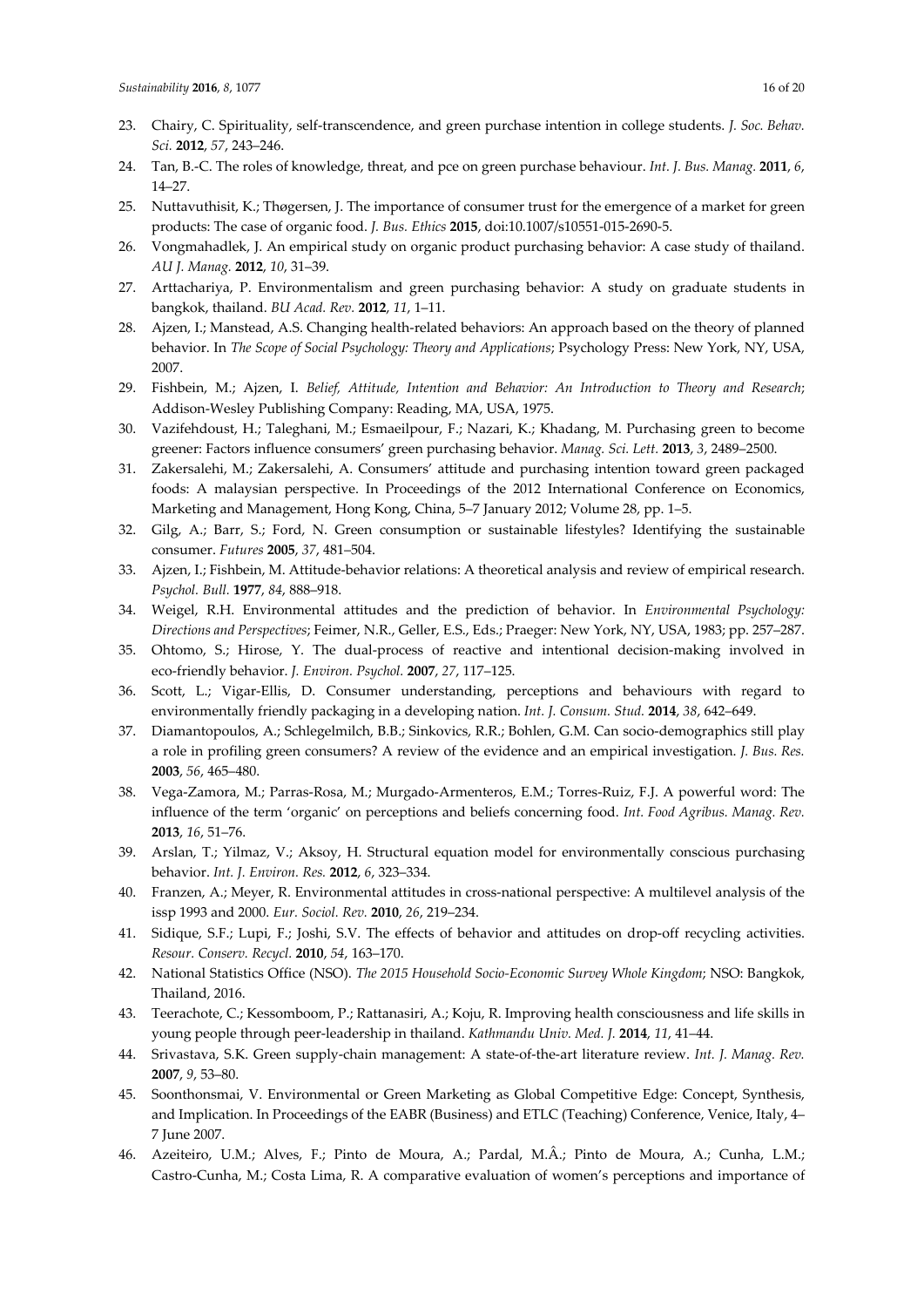sustainability in fish consumption: An exploratory study among light consumers with different education levels. *Manag. Environ. Qual. Int. J.* **2012**, *23*, 451–461.

- 47. Roman, T.; Bostan, I.; Manolică, A.; Mitrica, I. Profile of green consumers in romania in light of sustainability challenges and opportunities. *Sustainability* **2015**, *7*, 6394–6411.
- 48. Chen, A.; Peng, N. Green hotel knowledge and tourists' staying behavior. *Ann. Tour. Res.* **2012**, *39*, 2211– 2216.
- 49. Klopping, I.M.; McKinney, E. Extending the technology acceptance model and the task-technology fit model to consumer e-commerce. *Inform. Technol. Learn. Perform. J.* **2004**, *22*, 35.
- 50. Ajzen, I. From intentions to actions: A theory of planned behavior. In *Action Control*; Kuhl, J., Beckmann, J., Eds.; Springer: Berlin/Heidelberg, Germany, 1985; pp. 11–39.
- 51. Ajzen, I.; Madden, T.J. Prediction of goal-directed behavior: Attitudes, intentions, and perceived behavioral control. *J. Exp. Soc. Psychol.* **1986**, *22*, 453–474.
- 52. Fielding, K.S.; McDonald, R.; Louis, W.R. Theory of planned behaviour, identity and intentions to engage in environmental activism. *J. Environ. Psychol.* **2008**, *28*, 318–326.
- 53. Collins, S.E.; Carey, K.B. The theory of planned behavior as a model of heavy episodic drinking among college students. *Psychol. Addict. Behav.* **2007**, *21*, 498–507.
- 54. Patch, C.S.; Tapsell, L.C.; Williams, P.G. Attitudes and intentions toward purchasing novel foods enriched with omega-3 fatty acids. *J. Nutr. Educ. Behav.* **2005**, *37*, 235–241.
- 55. Liobikienė, G.; Mandravickaitė, J.; Bernatonienė, J. Theory of planned behavior approach to understand the green purchasing behavior in the EU: A cross-cultural study. *Ecol. Econ.* **2016**, *125*, 38–46.
- 56. Ajzen, I. Perceived behavioral control, self-efficacy, locus of control, and the theory of planned behavior. *J. Appl. Soc. Psychol.* **2002**, *32*, 665–683.
- 57. Han, H.; Hsu, L.-T.J.; Sheu, C. Application of the theory of planned behavior to green hotel choice: Testing the effect of environmental friendly activities. *Tour. Manag.* **2010**, *31*, 325–334.
- 58. Rezai, G.; Teng, P.K.; Mohamed, Z.; Shamsudin, M.N. Consumers' awareness and consumption intention towards green foods. *Afr. J. Bus. Manag.* **2012**, *6*, 4496–4503.
- 59. Jones, P.; Comfort, D.; Hillier, D. Sustainability in the global shop window. *Int. J. Retail Distrib. Manag.*  **2011**, *39*, 256–271.
- 60. Sutton, P. A perspective on environmental sustainability. In *Paper on the Victorian Commissioner for Environmental Sustainability*; RSTI Publications, Inc.: Melbourne, Victoria, Australia, 2004; pp. 1–32.
- 61. Fazio, R.H. Attitudes as object-evaluation associations: Determinants, consequences, and correlates of attitude accessibility. *Attitude Strength Anteced. Conseq.* **1995**, *4*, 247–282.
- 62. Bonne, K.; Vermeir, I.; Bergeaud-Blackler, F.; Verbeke, W. Determinants of halal meat consumption in france. *Br. Food J.* **2007**, *109*, 367–386.
- 63. Schiffman, L.G.; Kanuk, L.L. *Purchasing Behavior*; Pearson Prentice Hall: Upper Saddle River, NJ, USA, 2007.
- 64. Eagly, A.H.; Chaiken, S. Attitude strength, attitude structure, and resistance to change. *Attitude Strength Anteced. Conseq.* **1995**, *4*, 413–432.
- 65. Irland, L.C. Wood producers face green marketing era: Environmentally sound products. *Wood Technol.*  **1993**, *120*, 34–36.
- 66. Tsen, C.-H.; Phang, G.; Hasan, H.; Buncha, M.R. Going green: A study of consumers' willingness to pay for green products in kota kinabalu. *Int. J. Bus. Soc.* **2006**, *7*, 40–54.
- 67. Mostafa, M.M. A hierarchical analysis of the green consciousness of the egyptian consumer. *Psychol. Mark.*  **2007**, *24*, 445–473.
- 68. Ajzen, I. Theories of cognitive self-regulation the theory of planned behavior. *Organ. Behav. Hum. Decis. Process.* **1991**, *50*, 179–211.
- 69. Hee, S. Relationships among attitudes and subjective norm: Testing the theory of reasoned action cultures. *Commun. Stud.* **2000**, *51*, 162–175.
- 70. Zukin, S.; Maguire, J.S. Consumers and consumption. *Annu. Rev. Sociol.* **2004**, *30*, 173–197.
- 71. Wiriyapinit, M. Is thai culture the right culture for knowledge management?: An exploratory case study research. *Chulalongkorn Rev.* **2007**, *74*, 80–90.
- 72. Dean, M.; Raats, M.M.; Shepherd, R. The role of self-identity, past behavior, and their interaction in predicting intention to purchase fresh and processed organic food. *J. Appl. Soc. Psychol.* **2012**, *42*, 669–688.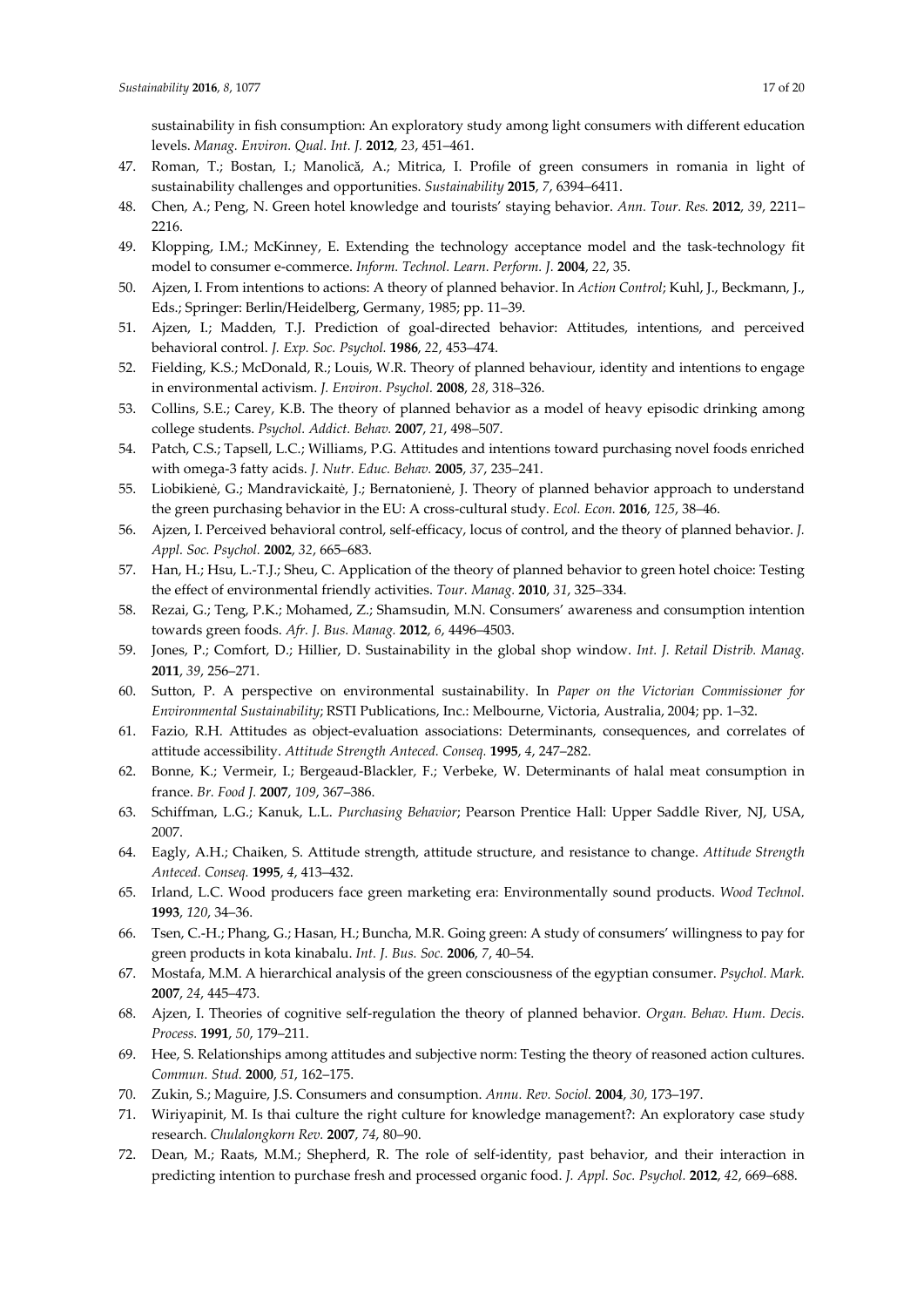- 73. Chen, M.-F.; Tung, P.-J. Developing an extended theory of planned behavior model to predict consumers' intention to visit green hotels. *Int. J. Hosp. Manag.* **2014**, *36*, 221–230.
- 74. Teng, Y.-M.; Wu, K.-S.; Liu, H.-H. Integrating altruism and the theory of planned behavior to predict patronage intention of a green hotel. *J. Hosp. Tour. Res.* **2013**, doi:10.1177/1096348012471383.
- 75. Zhou, Y.; Thøgersen, J.; Ruan, Y.; Huang, G. The moderating role of human values planned behaviour: The case of chinese consumers' intention to buy organic food. *J. Consum. Mark.* **2013**, *30*, 335–344.
- 76. Li, H.; Daugherty, T.; Biocca, F. Impact of 3-D advertising on product knowledge, brand attitude, and purchase intention: The mediating role of presence. *J. Advert.* **2002**, *31*, 43–57.
- 77. Olsen, S.O. Antecedents of seafood consumption behavior: An overview. *J. Aquat. Food Prod. Technol.* **2004**, *13*, 79–91.
- 78. Baker, E.W.; Al-Gahtani, S.S.; Hubona, G.S. The effects of gender and age on new technology implementation in a developing country: Testing the theory of planned behavior (TPB). *Inform. Technol. People* **2007**, *20*, 352–375.
- 79. Taylor, S.; Todd, P. Decomposition and crossover effects in the theory of planned behavior: A study of consumer adoption intentions. *Int. J. Res. Mark.* **1995**, *12*, 137–155.
- 80. Thøgersen, J. Consumer decision-making with regard to organic food products: Results from the condor project. In Proceedings of the Traditional Food Processing and Technological Innovation Conference, Faro, Portugal, 26 May 2006.
- 81. Tarkiainen, A.; Sundqvist, S. Subjective norms, attitudes and intentions of finnish consumers in buying organic food. *Br. Food J.* **2005**, *107*, 808–822.
- 82. Moser, A.K. Thinking green, buying green? Drivers of pro-environmental purchasing behavior. *J. Consum. Mark.* **2015**, *32*, 167–175.
- 83. Alibeli, M.A.; Johnson, C. Environmental concern: A cross national analysis. *J. Int. Cross-Cult. Stud.* **2009**, *3*,  $1 - 10$
- 84. Aman, A.L.; Harun, A.; Hussein, Z. The influence of environmental knowledge and concern on green purchase intention the role of attitude as a mediating variable. *Br. J. Arts Soc. Sci.* **2012**, *7*, 145–167.
- 85. Hutchins, R.K.; Greenhalgh, L. Organic confusion: Sustaining competitive advantage. *Br. Food J.* **1997**, *99*, 336–338.
- 86. Davies, A.; Titterington, A.J.; Cochrane, C. Who buys organic food? A profile of the purchasers of organic food in northern ireland. *Br. Food J.* **1995**, *97*, 17–23.
- 87. Albayrak, T.; Aksoy, S.; Caber, M. The effect of environmental concern and scepticism on green purchase behaviour. *Mark. Intell. Plan.* **2013**, *31*, 27–39.
- 88. Irawan, R.; Darmayanti, D. The influence factors of green purchasing behavior: A study of university students in Jakarta. In Proceedings of the 6th Asian Business Research Conference, Bangkok, Thailand, 8– 10 April 2012; pp. 1–11.
- 89. Hanson, C.B. Environmental concern, attitude toward green corporate practices, and green consumer behavior in the United States and Canada. *ASBBS E J.* **2013**, *9*, 62.
- 90. Bamberg, S. How does environmental concern influence specific environmentally related behaviors? A new answer to an old question. *J. Environ. Psychol.* **2003**, *23*, 21–32.
- 91. Hartmann, P.; Apaolaza-Ibáñez, V. Consumer attitude and purchase intention toward green energy brands: The roles of psychological benefits and environmental concern. *J. Bus. Res.* **2012**, *65*, 1254–1263.
- 92. Taufique, K.M.R.; Siwar, C.; Chamhuri, N.; Sarah, F.H. Integrating general environmental knowledge and eco-label knowledge in understanding ecologically conscious consumer behavior. *Procedia Econ. Financ.*  **2016**, *37*, 39–45.
- 93. Fryxell, G.E.; Lo, C.W. The influence of environmental knowledge and values on managerial behaviours on behalf of the environment: An empirical examination of managers in china. *J. Bus. Ethics* **2003**, *46*, 45–69.
- 94. Hill, H.; Lynchehaun, F. Organic milk: Attitudes and consumption patterns. *Br. Food J.* **2002**, *104*, 526–542.
- 95. Lee, N.; Choi, Y.J.; Youn, C.; Lee, Y. Does green fashion retailing make consumers more eco-friendly? The influence of green fashion products and campaigns on green consciousness and behavior. *Cloth. Text. Res. J.* **2012**, *30*, 67–82.
- 96. Mahesh, N.; Ganapathi, R. Influence of consumer's socio-economic characteristics and attitude on purchase intention of green products. *Int. J. Bus. Manag.* **2012**, *4*, 33–37.
- 97. Wang, P.; Liu, Q.; Qi, Y. Factors influencing sustainable consumption behaviors: A survey of the rural residents in China. *J. Clean. Prod.* **2014**, *63*, 152–165.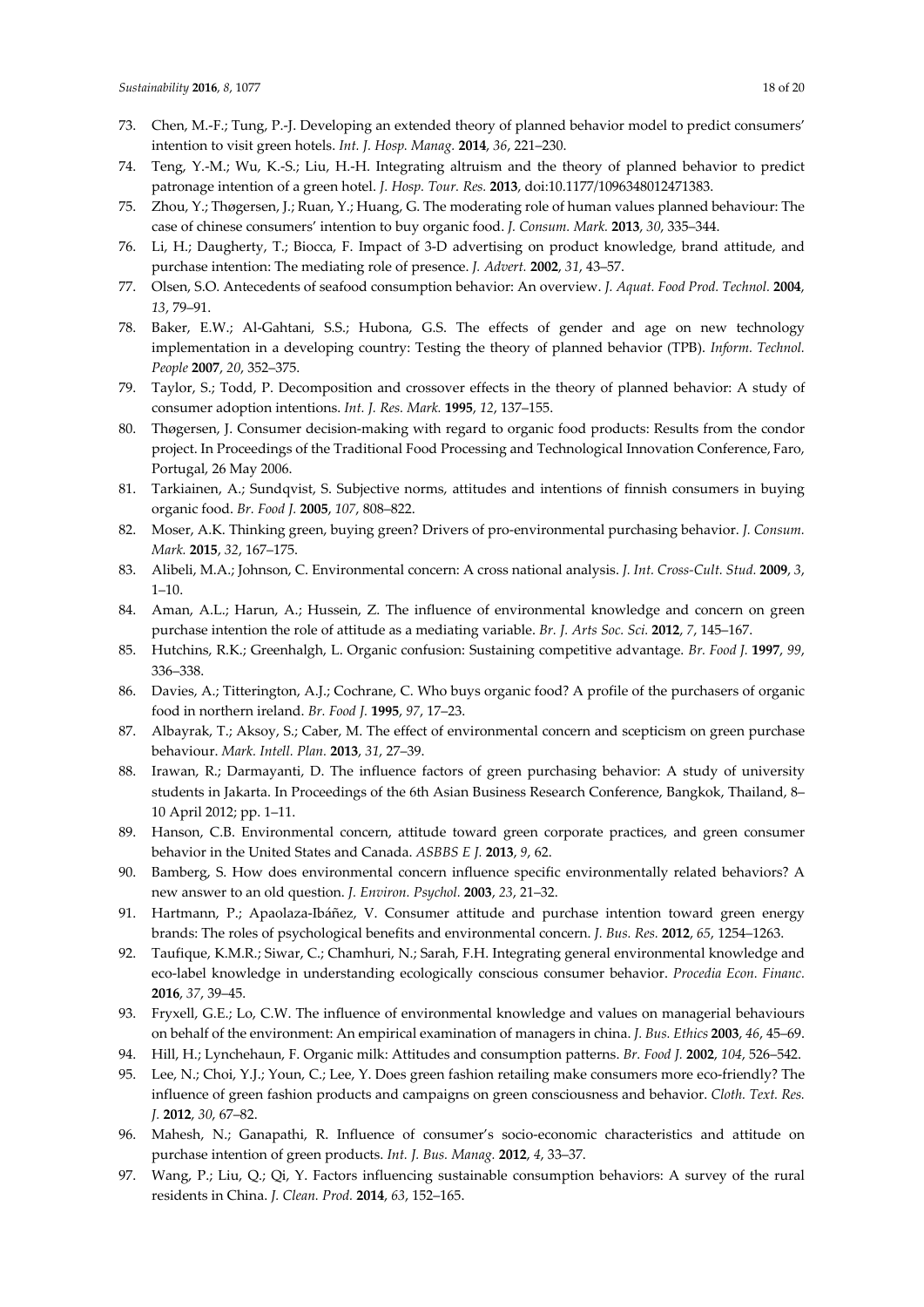- 98. Vicente-Molina, M.A.; Fernández-Sáinz, A.; Izagirre-Olaizola, J. Environmental knowledge and other variables affecting pro-environmental behaviour: Comparison of university students from emerging and advanced countries. *J. Clean. Prod.* **2013**, *61*, 130–138.
- 99. Mostafa, M.M. Shades of green: A psychographic segmentation of the green consumer in kuwait using self-organizing maps. *Expert Syst. Appl.* **2009**, *36*, 11030–11038.
- 100. Bradley, J.C.; Waliczek, T.M.; Zajicek, J.M. Relationship between environmental knowledge and environmental attitude of high school students. *J. Environ. Educ.* **2010**, *30*, 17–21.
- 101. Moorman, C.; Diehl, K.; Brinberg, D.; Kidwell, B. Subjective knowledge, search locations, and consumer choice. *J. Consum. Res.* **2004**, *31*, 673–680.
- 102. Yang, Z.J.; Kahlor, L. What, me worry? The role of affect in information seeking and avoidance. *Sci. Commun.* **2013**, *35*, 189–212.
- 103. Kim, Y.; Yun, S.; Lee, J. Can companies induce sustainable consumption? The impact of knowledge and social embeddedness on airline sustainability programs in the us. *Sustainability* **2014**, *6*, 3338–3356.
- 104. Chan, R.Y. Determinants of Chinese consumers' green purchase behavior. *Psychol. Mark.* **2001**, *18*, 389–413.
- 105. Hedlund, T. The impact of values, environmental concern, and willingness to accept economic sacrifices to protect the environment on tourists' intentions to buy ecologically sustainable tourism alternatives. *Tour. Hosp. Res.* **2011**, *11*, 278–288.
- 106. Han, H.; Kim, Y. An investigation of green hotel customers' decision formation: Developing an extended model of the theory of planned behavior. *Int. J. Hosp. Manag.* **2010**, *29*, 659–668.
- 107. Alwitt, L.F.; Pitts, R.E. Predicting purchase intentions for an environmentally sensitive product. *J. Consum. Psychol.* **1996**, *5*, 49–64.
- 108. Szolnoki, G.; Hoffmann, D. Online, face-to-face and telephone surveys—Comparing different sampling methods in wine consumer research. *Wine Econ. Policy* **2013**, *2*, 57–66.
- 109. Kinnear, T.; Taylor, J. *Marketing Research: An Applied Research*; McGraw Hill: New York, NY, USA, 1996.
- 110. Nunnally, J.C.; Bernstein, I. Elements of statistical description and estimation. In *Psychometric Theory*, 3rd ed.; Nunnally, J.C., Bernstein, I.H., Eds.; McGraw Hill: New York, NY, USA, 1994.
- 111. Charter, M. *Greener Marketing: A Global Perspective on Greening Marketing Practice*; Greenleaf Publishing: Sheffield, UK, 1999.
- 112. Mostafa, M.M. Antecedents of Egyptian consumers' green purchase intentions: A hierarchical multivariate regression model. *J. Int. Consum. Mark.* **2006**, *19*, 97–126.
- 113. Armitage, C.J.; Conner, M. Efficacy of the theory of planned behaviour: A meta-analytic review. *Br. J. Soc. Psychol.* **2001**, *40*, 471–499.
- 114. Kilbourne, W.; Pickett, G. How materialism affects environmental beliefs, concern, and environmentally responsible behavior. *J. Bus. Res.* **2008**, *61*, 885–893.
- 115. Chang, H.H.; Chen, S.W. The impact of online store environment cues on purchase intention: Trust and perceived risk as a mediator. *Online Inform. Rev.* **2008**, *32*, 818–841.
- 116. Malhotra, N.K. Questionnaire design and scale development. *The Handbook of Marketing Research: Uses, Misuses, and Future Advances*; SAGE Publications, Inc.: Thousand Oaks, CA, USA, 2006; pp. 176–202.
- 117. Chen, Y.-S.; Lin, C.-Y.; Weng, C.-S. The influence of environmental friendliness on green trust: The mediation effects of green satisfaction and green perceived quality. *Sustainability* **2015**, *7*, 10135–10152.
- 118. Tang, M.-L. Evaluating green hotels in taiwan from the consumer's perspective. *Int. J. Manag. Res. Bus. Strategy* **2015**, *4*, 1–15.
- 119. Hair, J.; Anderson, R.; Tatham, R.; Black, W. Conjoint analysis. In *Multivariate Data Analysis*; Pearson Education: Upper Saddle River, NJ, USA, 1998; pp. 387–441.
- 120. Steiger, J.H. Understanding the limitations of global fit assessment in structural equation modeling. *Personal. Individ. Differ.* **2007**, *42*, 893–898.
- 121. Tabachnick, B.G.; Fidell, L.S.; Osterlind, S.J. *Using Multivariate Statistics*; Pearson Education: Upper Saddle River, NJ, USA, 2001.
- 122. Marsh, H.W.; Hocevar, D. Application of confirmatory factor analysis to the study of self-concept: First-and higher order factor models and their invariance across groups. *Psychol. Bull.* **1985**, *97*, 562–582.
- 123. Anderson, J.C.; Gerbing, D.W. Structural equation modeling in practice: A review and recommended two-step approach. *Psychol. Bull.* **1988**, *103*, 411–423.
- 124. Hair, J.F.; Sarstedt, M.; Ringle, C.M.; Mena, J.A. An assessment of the use of partial least squares structural equation modeling in marketing research. *J. Acad. Mark. Sci.* **2012**, *40*, 414–433.